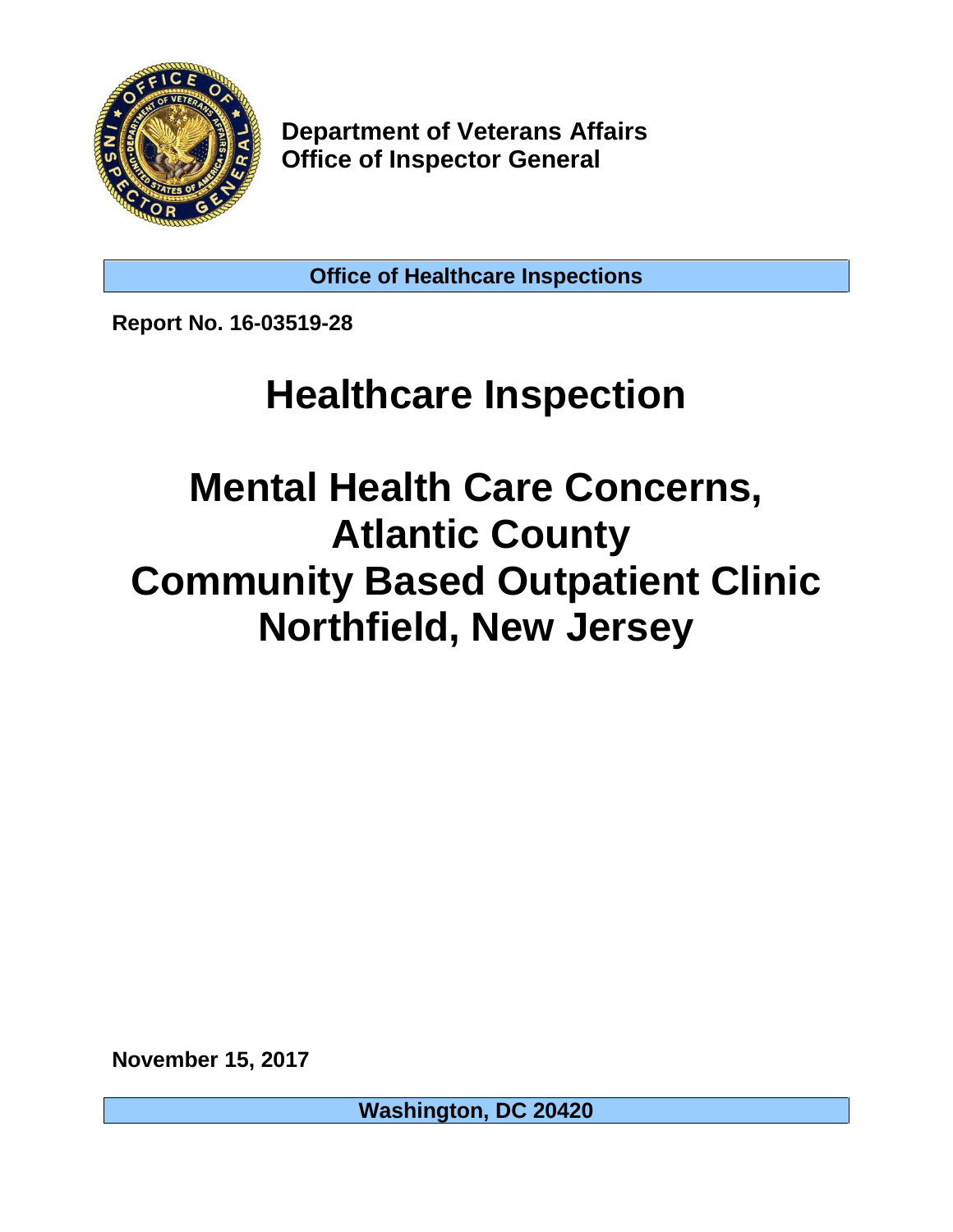**absent an exemption or other specified circumstances. As In addition to general privacy laws that govern release of medical information, disclosure of certain veteran health or other private information may be prohibited by various Federal statutes including, but not limited to, 38 U.S.C. §§ 5701, 5705, and 7332, mandated by law, OIG adheres to the privacy and confidentiality laws and regulations protecting veteran health or other private information in this report.** 

To Report Suspected Wrongdoing in VA Programs and Operations: Telephone: 1-800-488-8244 Web site: www.va.gov/oig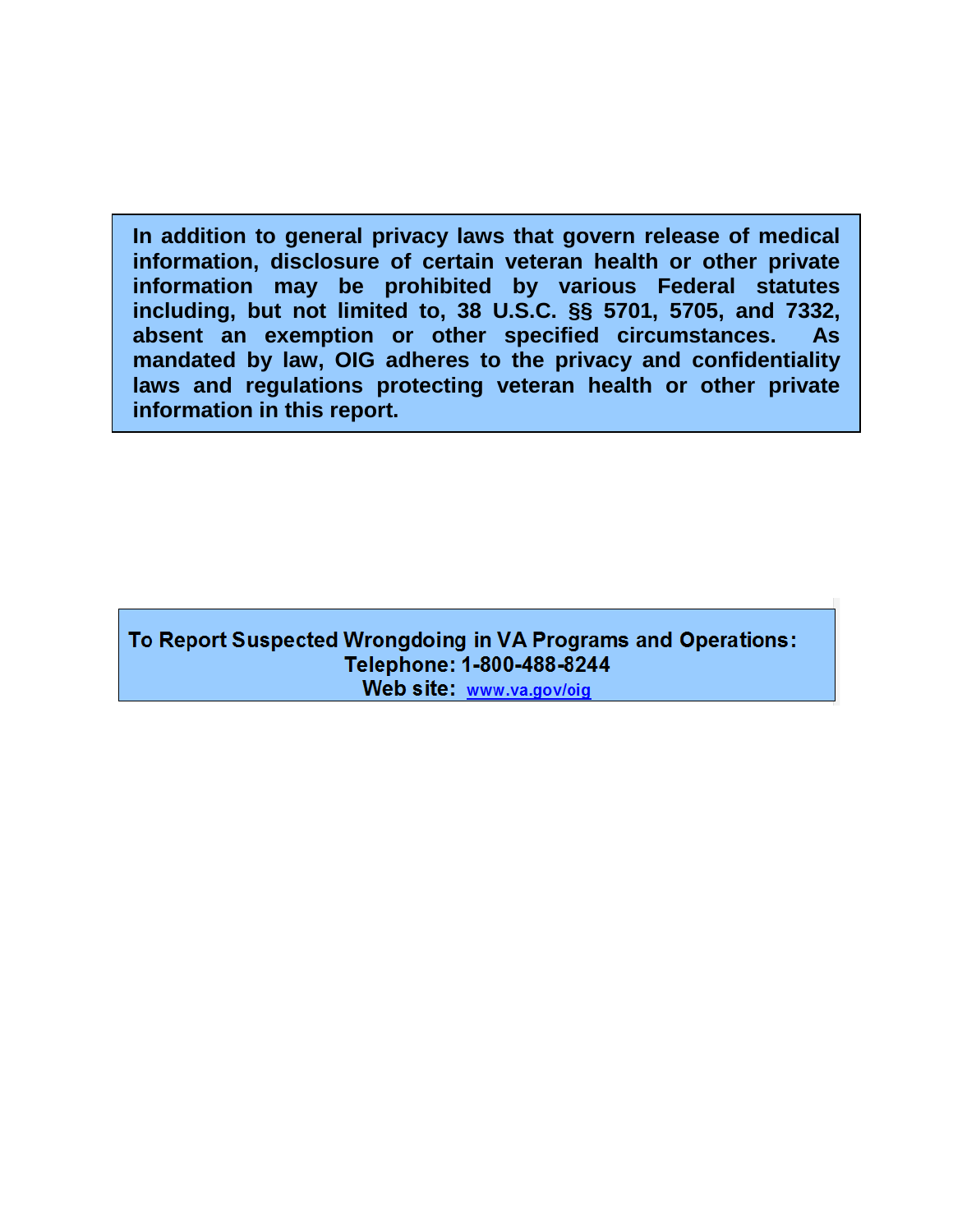## **Table of Contents**

|                                                                           | Page |
|---------------------------------------------------------------------------|------|
|                                                                           |      |
|                                                                           |      |
|                                                                           |      |
|                                                                           |      |
| Issue 1. The Patient's Insufficient Access to Timely Mental Health Care 8 |      |
|                                                                           |      |
|                                                                           |      |
| <b>Appendixes</b>                                                         |      |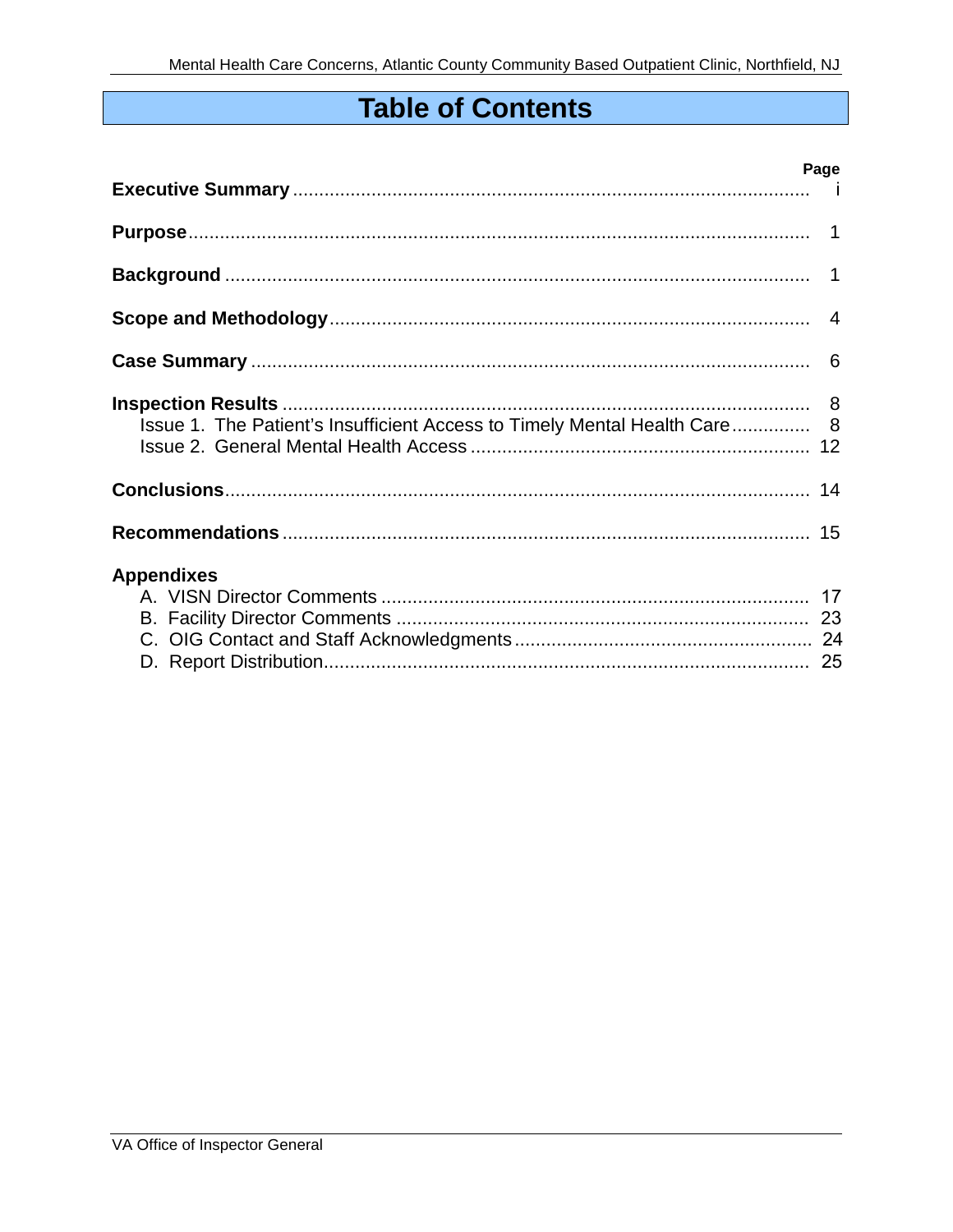### **Executive Summary**

 to assess concerns that a patient's insufficient access to timely mental health (MH) care Northfield, NJ. Prior to our review of these concerns, Senators Booker and Menendez, Deputy Under Secretary for Health for Operations and Management, which led to May 2016. The VA Office of Inspector General conducted a healthcare inspection at the request of Senator Cory Booker, Senator Robert Menendez, and Congressman Frank LoBiondo, may have contributed to the patient's suicide, and that general access to MH care was limited at the Atlantic County Community Based Outpatient Clinic (CBOC), and Congressman LoBiondo communicated other issues surrounding the CBOC to the Veterans Integrated Service Network 4 assuming supervision of the CBOC in

May 2016.<br>The patient at the center of this review received routine MH care for Obsessive Compulsive Disorder (OCD) at the CBOC for several years, up until 2014. In the last disorder (NDD) and he was awaiting therapy for it in the community. 2 years of his life, clinicians added a diagnosis of a particular neurodevelopmental

 instructions for the scheduler to make an appointment and to overbook if needed. The scheduler told us that he did not remember this patient or these instructions. The scheduler set the appointment for a date over 3 months later, and recorded the be scheduled based on patients' desired/preferred dates. We could not determine if the scheduled for a date over 3 months after the request to see the psychologist. In late 2015, the patient walked into the CBOC MH clinic seeking an appointment with his psychologist. The psychologist assessed the patient in the waiting room, determined he appeared to be in no distress, and sent him to the front desk with appointment as the patient's desired/preferred date. The Veterans Health Administration (VHA) requires appointments to be scheduled based on providers' clinically indicated dates and if no such dates are specified, then appointments should patient told the scheduler about the instructions to overbook and we could not determine the patient's actual preferred date to understand why the appointment was

 In early 2016, shortly before his scheduled appointment, the patient completed suicide. appointment in early 2016, the patient was in distress as he was facing serious life stressors including a divorce and the loss of his job. CBOC clinicians had not seen him for an earlier appointment. We also did not find records of him contacting the Veterans The people we interviewed told us that between late 2015 and the scheduled during this time frame nor did we find evidence that he attempted to contact CBOC staff Crisis Line to report suicidal thoughts. We could not determine if an earlier appointment with MH would have made a difference in the outcome.

 his own life and no suicide note was found. Family members also told us he was upset with VA and the CBOC because he believed some staff members were rude, staff did Family members reported they had no warning signs that the patient might try to take not return his telephone calls, and he had problems scheduling appointments. We were unable to substantiate these concerns.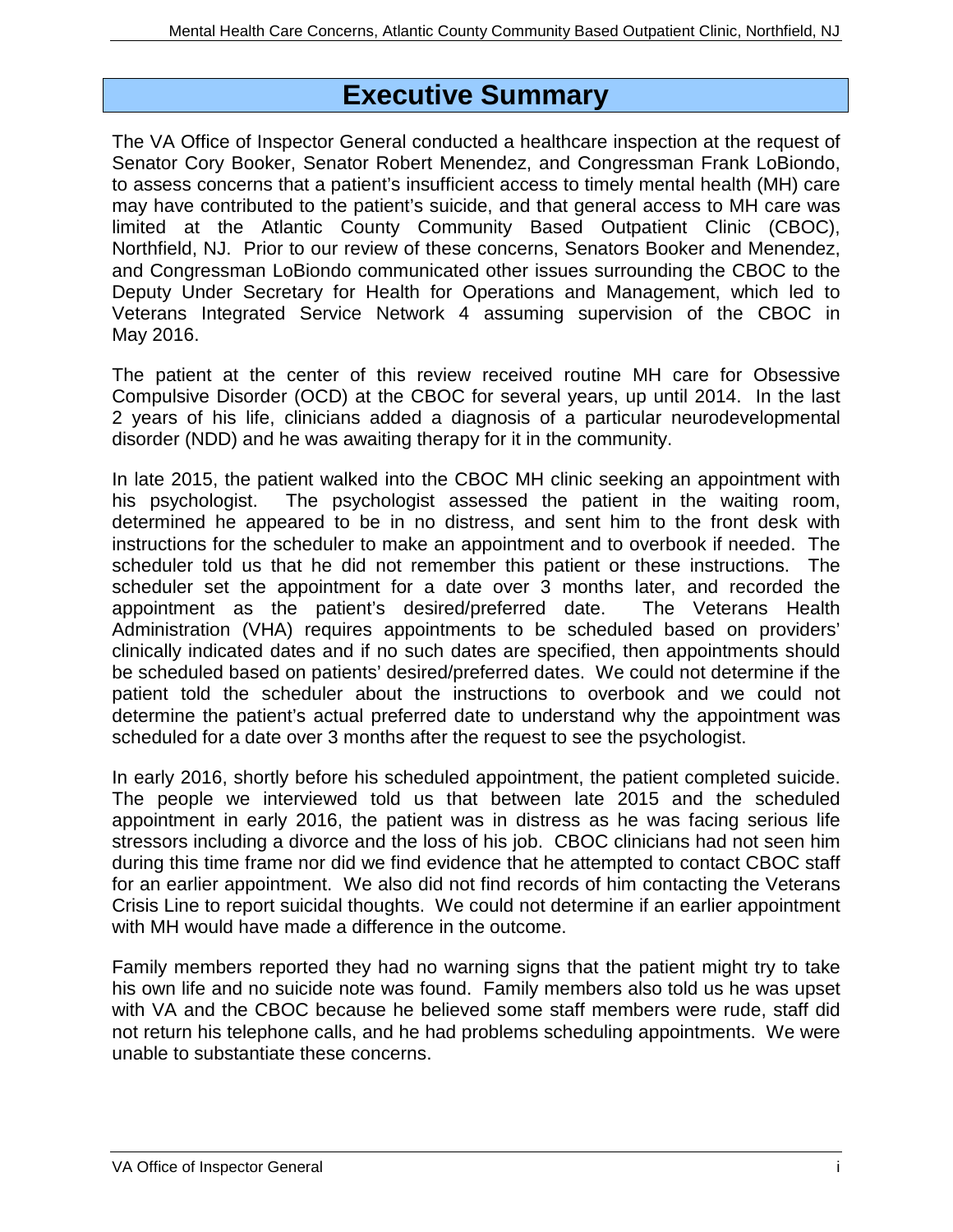At the time of his death, it had been about a year since his last therapy session and over a year since he had seen the psychiatrist who prescribed his medications for OCD. He had been waiting for an appointment for therapy in the community to address his particular NDD for over a year. Clinicians in primary care, orthopedics, and gastroenterology saw him prior to his death, but none of them documented any indications of MH issues or the life stressors mentioned above.

 appointments. During his subsequent therapy (2014—2015) with a psychologist, he no-shows. During these visits, it was noted he denied suicidal thoughts or ideas. From 2011 to 2014, the patient met with a CBOC licensed clinical social worker for therapy centered on his diagnosis of OCD, missing only 2 of the 29 regularly scheduled maintained an irregular schedule for appointments with occasional cancellations and

 from the clinically indicated date. We reviewed 23 MH appointments from 2014 through policy. We noted that the patient's desired/preferred dates for these appointments were We found several of the patient's clinic appointments were scheduled beyond 30 days 2016. For 11 of the 23 appointments, providers had specified a clinically indicated date, and for 6 of these, (54 percent), the wait time exceeded the 30 days allowed by VHA recorded as within 30 days of the actual appointments.

 We found that in addition to the lack of timely appointments, staff failed to follow up on (NVCC) consults as required. This led to a lack of ordered MH therapy and necessary medications for the patient's OCD, and may have contributed to his distress. no-shows, clinic cancellations, termination of services, and Non-VA Care Coordination

medications for the patient's OCD, and may have contributed to his distress.<br>In addition, MH providers failed to address the patient's lack of participation in active care appointments for over a year. Facility policy on patient termination requires MH providers to contact patients in an attempt to re-engage them after 12 months without active treatment. We found no attempts to follow this process.

 provider was not available. We did not find documentation that CBOC schedulers CBOC schedulers canceled an appointment scheduled for the fall of 2015 because the attempted to contact the patient to reschedule the appointment or to renew medications, if needed, as required by VHA.

 treatment of his particular NDD. NVCC staff approved the request for several therapy sessions. We found no evidence that NVCC staff contacted the patient or made appointments for this therapy. The non-VA provider, who had been contacted by the psychologist, told us she did not see the patient and was unable to make contact with the patient or NVCC staff, despite making several attempts. This failure of the NVCC staff led to non-delivery of ordered care that might have benefited this patient. In early 2015, a psychologist requested the patient's referral to a community provider for

We found an overall lack of communication between psychiatry and psychology services led to unclear treatment goals for this patient, including his diagnoses, prognosis, and treatment. We were told of a disagreement between MH providers regarding the diagnosis of the NDD that created a lack of clarity in the care and services needed.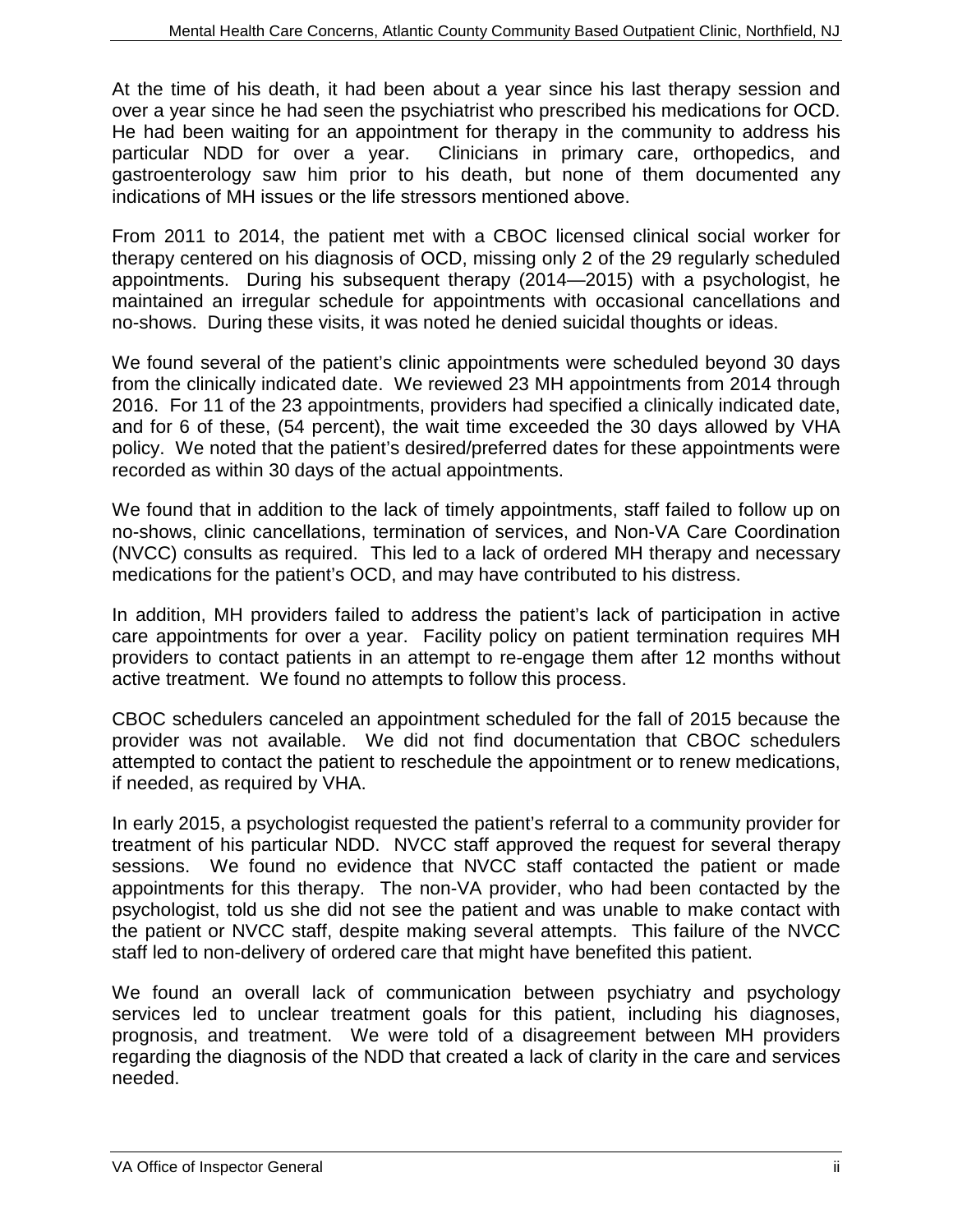We noted that CBOC patients reported overall higher satisfaction scores for access than VHA patients nationally. Regarding general MH access, we found the CBOC had several positive processes in place, including appropriate automated phone greetings, extended operating hours, sufficient MH staffing (with plans to increase staffing), and appropriate use of telehealth.

 documented desired/preferred dates. However, the CBOC's wait times for new and established patients were higher than national averages by 7 days for new patients and 1.5 days for established patients. CBOC staff generally scheduled MH appointments within 30 calendar days of patients'

 Acting Chief of Health Administration Service. This led to noncompliance in patient walk-in patients, no-shows, clinic cancellations, termination of services, and NVCC did not comply with VHA and facility policies. The facility did not complete audits of CBOC We found a lack of scheduling practices oversight by CBOC managers and/or the follow-up care and clinic management. Specifically, processes for management of scheduling practices and provided no onsite management oversight of appointment schedulers.

 We made six recommendations. We recommended that the Veterans Integrated Service Network Director ensure:

- Atlantic County CBOC schedulers determine and document appointment dates using clinically indicated and preferred dates and facility managers monitor compliance.
- Atlantic County CBOC managers implement a process for management of established MH patients seeking an unscheduled appointment that includes communication between patients and clinical and administrative staff.
- supervisor responsibilities for oversight and auditing of no-shows and CBOC scheduling practices, and facility managers monitor compliance. • Atlantic County CBOC managers implement a process including a definition of
- Atlantic County CBOC managers implement a process to manage patients who still need care when CBOC staff have cancelled appointments, and facility managers monitor compliance.
- Atlantic County CBOC managers implement the CBOC MH services termination process as outlined in local policy and monitor for compliance.
- follow up on all consults in a timely manner and facility managers monitor • The Facility Director implements oversight processes that ensure NVCC staff compliance.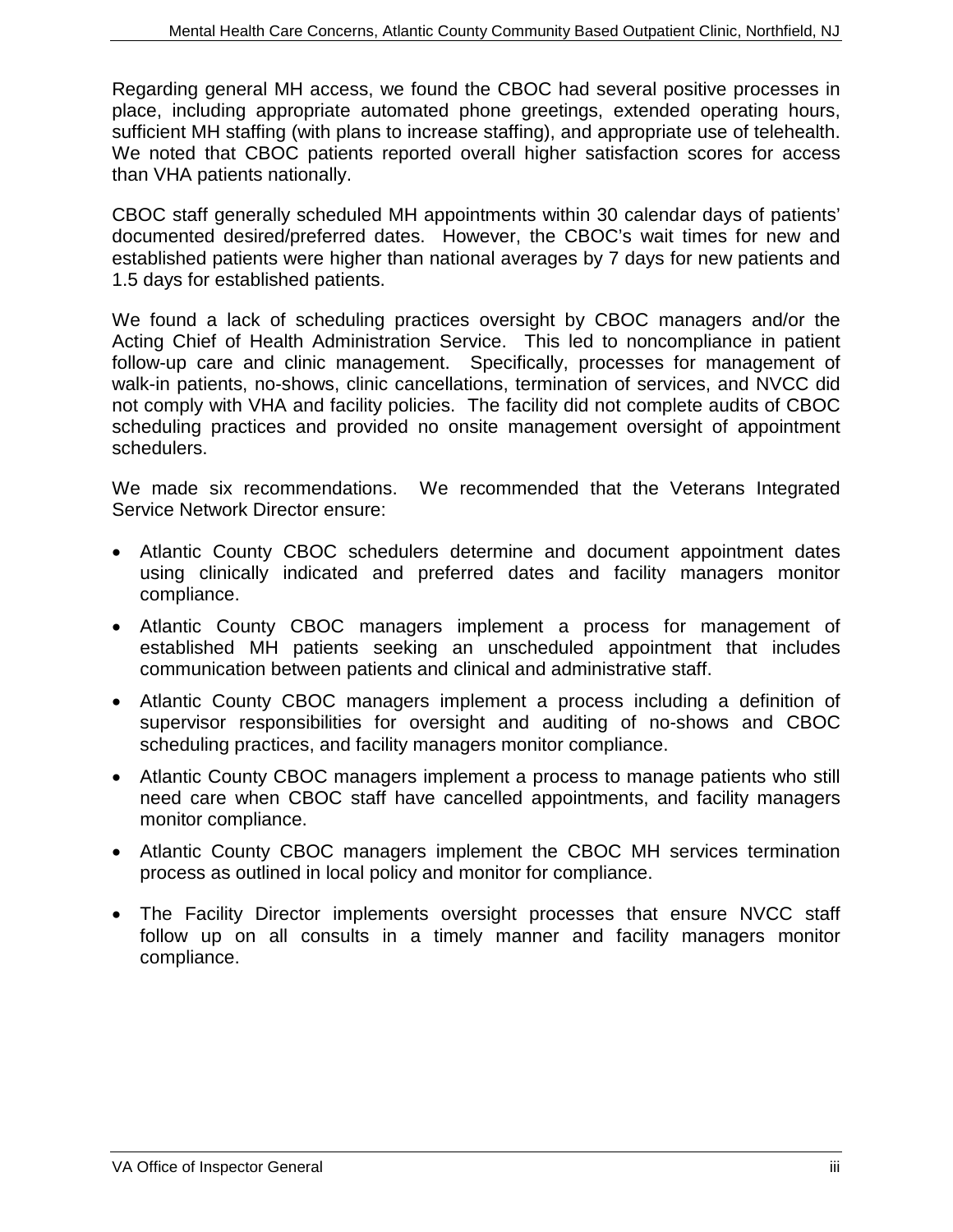### **Comments**

 recommendations and provided an acceptable action plan. (See Appendixes A and B, pages 16–22 for the Directors' comments.) We will follow up on the planned actions until they are completed. The Veterans Integrated Service Network and Facility Directors concurred with our

John U. Daigh, M.

Assistant Inspector General for Healthcare Inspections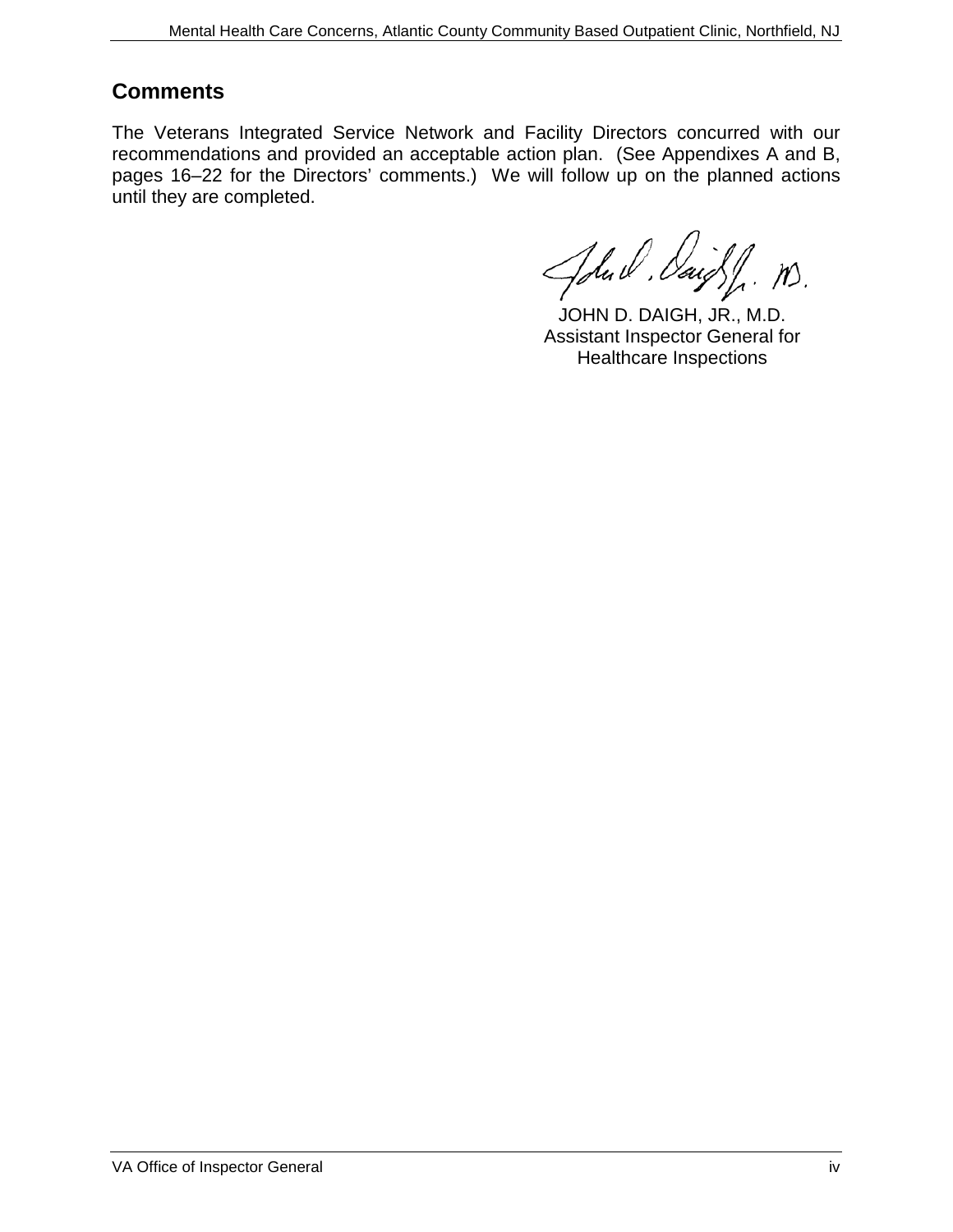### **Purpose**

 The VA Office of Inspector General (OIG) conducted a healthcare inspection at the request of Senator Cory Booker, Senator Robert Menendez, and Congressman Frank LoBiondo, to assess concerns that a patient's insufficient access to timely mental health (MH) care may have contributed to the patient's suicide, and that general access to MH care was limited at the Atlantic County Community Based Outpatient Clinic (CBOC), Northfield, NJ.

## **Background**

 CBOC and is a teaching facility that provides primary, acute, and long-term care. It serves Delaware and southern New Jersey. Other CBOCs under the facility's auspices Network (VISN) 4. The Wilmington VA Medical Center (facility) is the designated parent facility for the are located in Cumberland and Cape May Counties in New Jersey, as well as Kent and Sussex Counties in Delaware. The facility is part of Veterans Integrated Service

 The CBOC is an urban, mid-sized clinic, which in fiscal year (FY) 2016, operated from unique patients. Monday through Friday, 8:00 a.m. through 4:30 p.m., and served approximately 2,900

unique patients.<br>In May 2016, prior to our review, VISN 4 leaders began supervising the CBOC due to concerns raised about facility leaders' management of the CBOC. As a result, VISN leaders began direct oversight of the CBOC and performed an assessment to address concerns expressed by congressional representatives, including staffing, coordination of care, MH clinic hours, telehealth (TH), non-VA care, and oversight.

#### **Wait Times for Mental Health Programs**

 Veterans Access, Choice, and Accountability Act of 2014 (Act), allows eligible veterans to receive care from providers in their communities.<sup>1</sup> The Act defined Veterans Health Administration (VHA) wait time goals as "…not more than 30 days from the date on Department."<sup>[2](#page-7-1)</sup> However, the Act permitted VA to establish an alternate wait time standard by submitting a report to Congress, which was accomplished on October 3, 2014. $3$  Pursuant to this authority VA re-defined wait time goals for the Choice program as "…not more than 30 days from either the date that an appointment is deemed Over the last several years, VA implemented several programs to purchase private medical care, including the Veterans Choice Program (Choice), which under the which a veteran requests an appointment for hospital care or medical services from the clinically appropriate by a VA health care provider, or if no such clinical determination

<span id="page-7-0"></span>VA facility or would wait greater than 30 days to receive services through VA. <sup>1</sup> Under the Choice program, VA contracts with third-party administrators to purchase care from community providers. Veterans are eligible to receive care through Choice if; for example, they live more than 40 miles from a

<span id="page-7-1"></span>VA facility or would wait greater than 30 days to receive services through VA.<br><sup>2</sup> Veterans Access, Choice and Accountability Act of 2014, (Pub.L.113-146), Section 101(s) (1). <sup>2</sup> Veterans Access, Choice and Accountability Act of 2014, (Pub.L.113-146), Section 101(s) (1).<br><sup>3</sup> Ibid.

<span id="page-7-2"></span>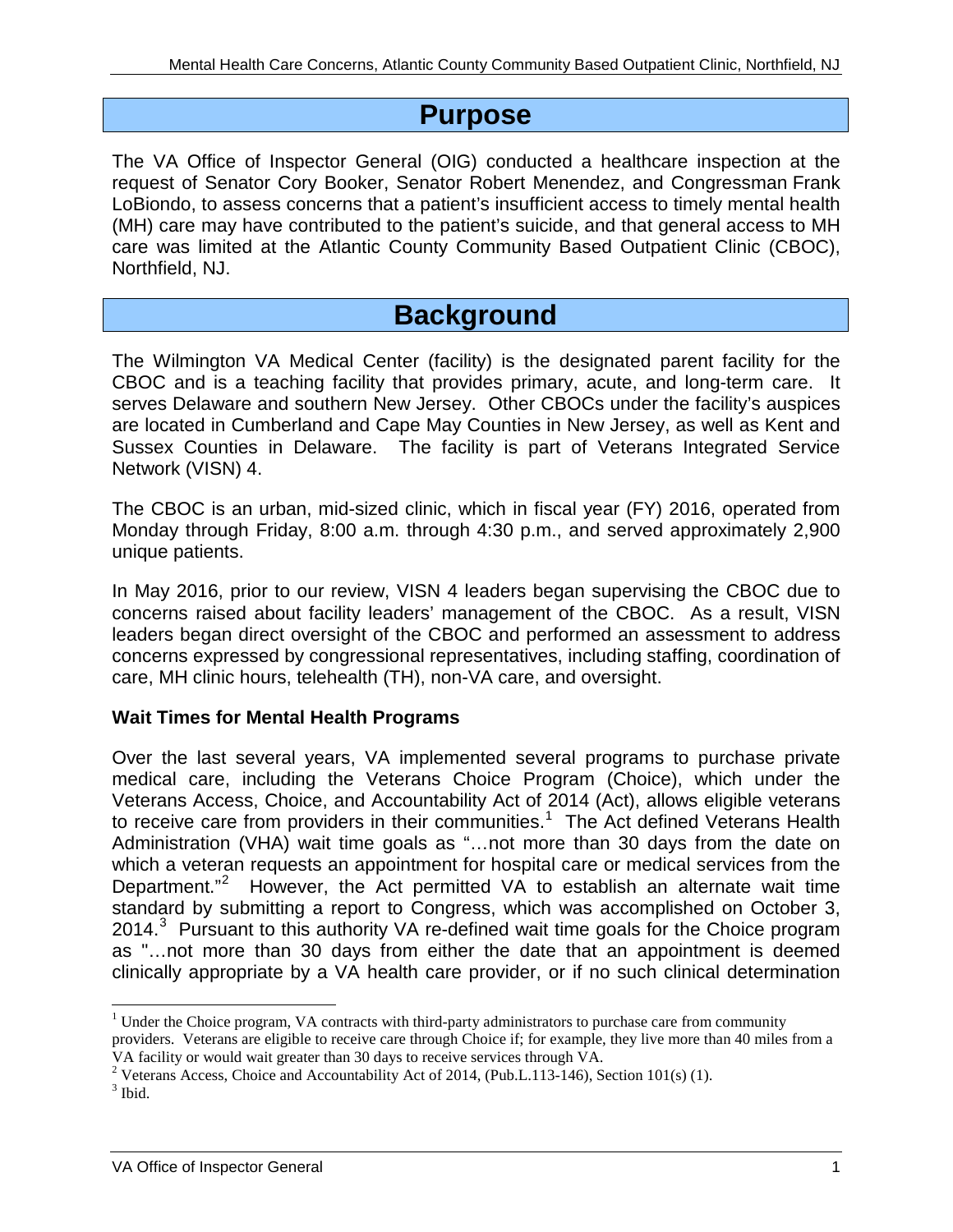services." has been made, the date a Veteran prefers to be seen for hospital care or medical

appropriate. $4$  These services are provided by a variety of staff and in different clinical settings.<sup>5</sup> Clinic-based TH<sup>6</sup> services are designed to achieve increased capacity, care costs. VHA facilities must provide access to general and specialty MH services when clinically improve access to primary and specialty care, reduce wait times, and decrease non-VA

consulting healthcare provider to the provider initiating the consult.<sup>[7](#page-8-3)</sup> When indicated, A clinical consult is a specific document, most often electronic, which facilitates and communicates consultative and non-consultative service requests and subsequent activities. A clinical consultation is a response to a request seeking opinion, advice, or expertise regarding evaluation or management of a specific problem sent by the the service receiving the consult arranges an appointment with the patient.

 At the time of the events discussed in this report, VHA required that the scheduling of the patient's desired/preferred date as possible. The desired/preferred date was defined by the patient and could not be changed to a date the patient accepted when specify a return date indicating when they wanted to see the patient again. This directive that no longer uses the term "desired date." The new directive defines clinically indicated date.<sup>[9](#page-8-5)</sup> For purposes of recommendations in this report, we will use standardized systems are in place and that clinics follow VHA business rules for outpatient scheduling. outpatient appointments meet the patient's needs, with appointments on or as close to desired appointments were not available.<sup>8</sup> In addition, VHA required providers to requirement expired during the period of this review and was replaced by a new preferred date as the date the patient wants to be seen, and the return date as the clinically indicated and desired/preferred dates. Facility directors are required to ensure

VHA requires staff to make three attempts by telephone to contact patients who miss scheduled MH appointments and to document these calls in the electronic health record

 $\overline{a}$ <sup>4</sup> VHA Handbook 1160.01, Uniform Mental Health Services in VA Medical Centers and Clinics,

<span id="page-8-0"></span> September 11, 2008. This VHA Handbook was scheduled for recertification on September 30, 2013 but has not been recertified. It was amended November 16, 2015, but the date of recertification was not altered after the  $<sup>5</sup>$  Ibid.</sup> November amendment. The handbook, without the amendment, was in effect at the time of our review.

<span id="page-8-2"></span><span id="page-8-1"></span> receiving services and those providing services. <sup>6</sup> TH is the use of video technologies to provide clinical care in circumstances where distance separates those

<span id="page-8-3"></span> 7 VHA Directive 1232(1), *Consult Processes and Procedures,* August 24, 2016, Page 1. This Directive defines consults in VHA.

<span id="page-8-5"></span><span id="page-8-4"></span> 8 VHA Directive 2010-027, *VHA Outpatient Scheduling Processes and Procedures*, June 9, 2010, page 8. This directive was in effect at the time of the events discussed in this report; it was rescinded and replaced by VHA Directive 1230*, Outpatient Scheduling Process and Procedures*, July 15, 2016, which states, "schedule all patient appointments with patient's input." The 2010 Directive defined "desired date" as *"*the date on which the patient or provider wants the patient to be seen." while 2016 Directive defines a clinically indicated date as the date the provider wants the patient to return and preferred date as the date the patient wants to be seen.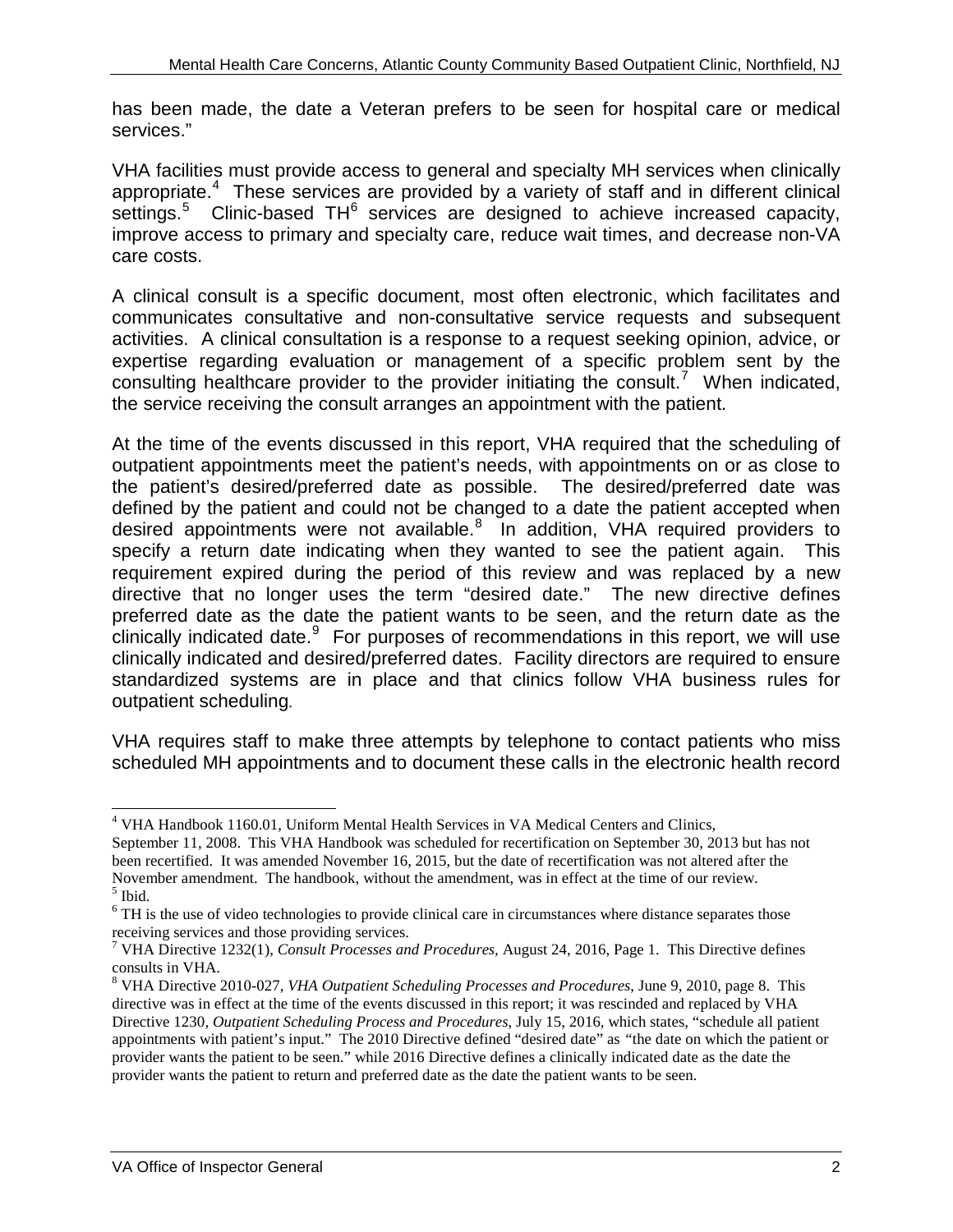$(EHR).<sup>10</sup>$  $(EHR).<sup>10</sup>$  $(EHR).<sup>10</sup>$  In addition, all VHA facilities are required to have local policies addressing the management of patient no-shows that include procedures for compliance audits.<sup>11</sup> appointments. Local standard operating procedures describe the process to manage a MH patient who is not active in treatment for a period of 12 months. This process Sometimes the patient is not compliant with the treatment plan and misses requires the provider to reach out to attempt to re-engage the patient in care. If the patient does not wish to continue in therapy, the services are to be terminated.

#### **Suicide**

 Suicide, the act of taking one's own life, is a serious public health concern. As a medical, psychiatric, and social issue, it is of special concern in the veteran population. deaths by suicide averaged 22 per day.<sup>12</sup> The rate of 22 veteran suicides per day 90 percent of suicide victims have a diagnosable MH and/or substance use disorder. The American Foundation for Suicide Prevention<sup>15</sup> notes that suicide has no single individual suffering from a MH condition."<sup>[16](#page-9-6)</sup> Various treatments exist for many of the underlying MH conditions that increase the risk of suicide. However, many in emotional caregiver directly. In July 2016, VHA released the results of a review of 55 million veteran suicides covering the period from 1979–2014, wherein VA estimated that the number of veteran exceeds the national average. For example, in 2014, the annual rate of suicide among U.S. civilian adults was 15.2 per 100,000, while the rate of suicide among veterans was 35.3 per 100,000.<sup>13</sup> Suicide was the tenth leading cause of death in the United States in 2013, and fifth among 45 to 54 year olds.<sup>[14](#page-9-4)</sup> Research studies have shown that over cause, but "most often occurs when stressors exceed the current coping abilities of an distress cannot, will not, or do not have the ability to contact a MH provider or other

#### **Request for Review**

 $\overline{a}$ 

 Senator Robert Menendez, and Congressman Frank LoBiondo, to assess issues On May 18, 2016, the OIG received a request from Senator Cory Booker, regarding MH services at the CBOC, specifically:

<span id="page-9-0"></span><sup>&</sup>lt;sup>10</sup> DUSHOM Memo. *Failure to Attend Appointments*, June 25, 2013. This Memo provides requirements to contact patients who do not show up for a MH appointment and for facility staff to create local policy defining the process.  $11$  Ibid.

<span id="page-9-2"></span><span id="page-9-1"></span><sup>&</sup>lt;sup>11</sup> Ibid.<br><sup>12</sup> VA Office of Public and Intergovernmental Affairs, "VA Conducts Nation's Largest Analysis of Veteran Suicide," July 7, 2016, 09:56:00 AM, [http://www.va.gov/opa/pressrel/pressrelease.cfm?id=2801. A](http://www.va.gov/opa/pressrel/pressrelease.cfm?id=2801)ccessed December 12, 2016.

<sup>&</sup>lt;sup>13</sup> Facts about Veteran Suicide, July 2016, VA Suicide Prevention Program,

<span id="page-9-3"></span>[http://www.va.gov/opa/publications/factsheets/Suicide\\_Prevention\\_FactSheet\\_New\\_VA\\_Stats\\_070616\\_1400.pdf.](http://www.va.gov/opa/publications/factsheets/Suicide_Prevention_FactSheet_New_VA_Stats_070616_1400.pdf) Accessed December 5, 2016.

<span id="page-9-4"></span><sup>&</sup>lt;sup>14</sup>Suicide: Facts at a Glance, Centers for Disease Control, Website.

[https://www.cdc.gov/violenceprevention/pdf/suicide-datasheet-a.pdf.](https://www.cdc.gov/violenceprevention/pdf/suicide-datasheet-a.pdf) Accessed September 19, 2016.

<span id="page-9-5"></span>https://www.cdc.gov/violenceprevention/pdf/suicide-datasheet-a.pdf. Accessed September 19, 2016.<br><sup>15</sup> Established in 1987, the American Foundation for Suicide Prevention is a voluntary health organization that gives those affected by suicide access to a nationwide community empowered by research, education and advocacy.

<span id="page-9-6"></span><sup>&</sup>lt;sup>16</sup> American Foundation for Suicide Prevention, 120 Wall Street, 29th Floor, New York, NY 10005. [https://afsp.org/about-suicide/Accessed D](https://afsp.org/about-suicide/Accessed)ecember 4, 2016.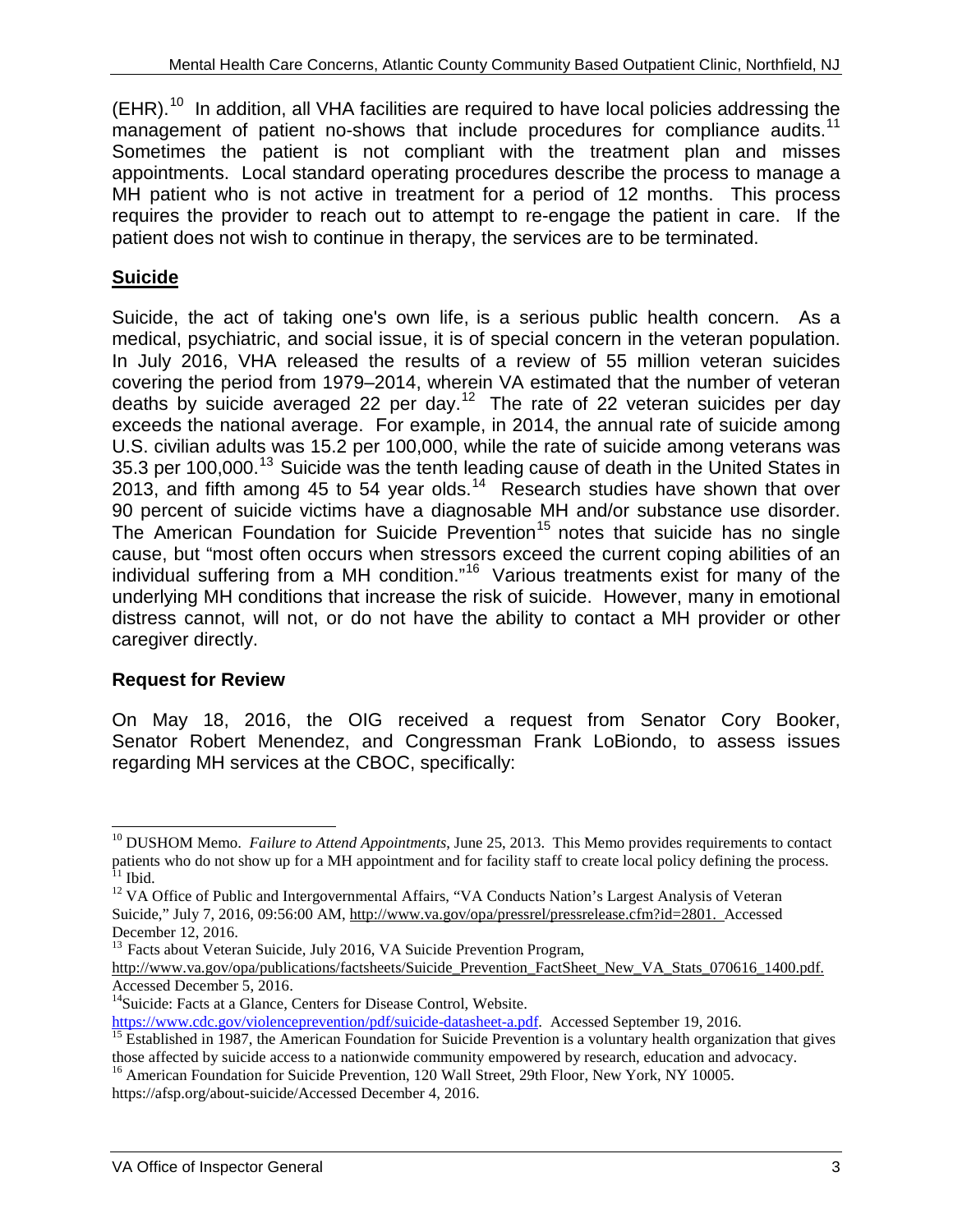- 1) To assess issues regarding a patient's insufficient access to MH care that may have contributed to the patient's suicide.
- 2) To assess the extent to which general access to MH care at the Atlantic County CBOC may be limited.

## **Scope and Methodology**

 We initiated our review on May 31, 2016. We made a site visit July 11–14, 2016, and conducted additional interviews in August and September 2016. We interviewed CBOC providers and managers, the suicide prevention coordinator, the TH coordinator, the patient advocate, and appointment schedulers. We interviewed facility staff who surviving family member of the patient and senior managers from the VISN and the facility, including involved service chiefs. We reviewed the patient's EHR, including clinical and administrative records for approximately a 9-year period (1997 – 2016).<sup>17</sup> managed NVCC and MH, a non-VA care provider, a Veterans Service Officer, a We physically inspected the CBOC, including the site of the suicide.

 To evaluate general access to MH, we reviewed facility policies and procedures, data. We tested the telephone system at the facility and CBOC for mandated after-hours voice messaging in MH. We reviewed historical OIG reports, and other applicable documents. We reviewed provider "Individual Appointment Listings" reports<sup>18</sup> and schedules as well as VHA national wait times data and reports.<sup>19</sup> We reviewed relevant VHA and facility policies related to outpatient scheduling processes and procedures and system-wide patient complaints data. meeting minutes, quality review documents, patient satisfaction data, and appointment

 September 2013. We considered this policy to be in effect, as it had not been superseded by more recent policy or guidance. In a June 29, 2016 memorandum to Health (USH) mandated the "…continued use of and adherence to VHA policy superseded by a more recent policy or guidance."<sup>21</sup> The USH also tasked the Principal program offices have primary responsibility." In the absence of current VA/VHA policy, VHA Handbook 1160.01, *Uniform Mental Health Services in VA Medical Centers and Clinics*, September 11, 2008, amended November 16, 2015, cited in this report expired supplement policy provided by VHA Directive  $6330(1)$ ,<sup>20</sup> the VA Under Secretary for documents beyond their recertification date until the policy is rescinded, recertified, or Deputy Under Secretary for Health and Deputy Under Secretaries for Health with ensuring "…the timely rescission or recertification of policy documents over which their

<span id="page-10-0"></span><sup>&</sup>lt;sup>17</sup> Clinical and administrative records include individual patient records showing appointments and clinical notes of services provided.

<span id="page-10-1"></span><sup>&</sup>lt;sup>18</sup> Individual Appointment Listing reports denote available appointment slots, overbooks, or appointments that fall outside of a clinic's regular hours.

<span id="page-10-2"></span><sup>&</sup>lt;sup>19</sup> VHA Support Service Center (VSSC) provides data to internal VA and Program offices for the purposes of healthcare delivery analysis and evaluation.

<span id="page-10-3"></span><sup>&</sup>lt;sup>20</sup> VHA Directive 6330(1), *Controlled National Policy/Directives Management System*, June 24, 2016, amended

<span id="page-10-4"></span>January 11, 2017.<br><sup>21</sup> VA Under Secretary for Health Memorandum. *Validity of VHA Policy Document,* June 29, 2016.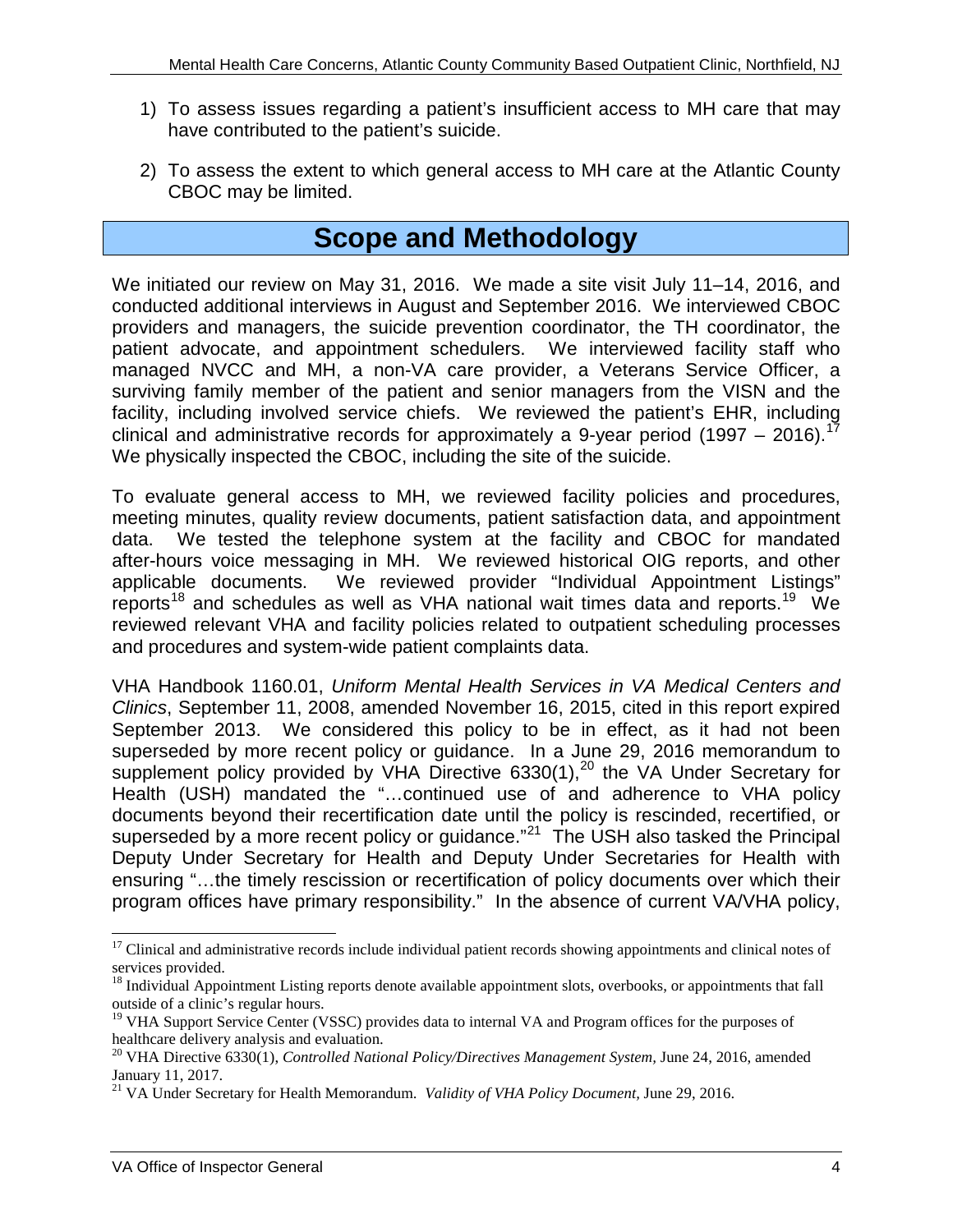we considered previous guidance to be in effect until superseded by an updated or recertified Directive, Handbook, or other policy document on the same or similar  $issues(s).$ <sup>22</sup>

We conducted the inspection in accordance with *Quality Standards for Inspection and Evaluation* published by the Council of the Inspectors General on Integrity and Efficiency.

<span id="page-11-0"></span> 22 VA Under Secretary for Health Memorandum. *Validity of VHA Policy Document,* June 29, 2016.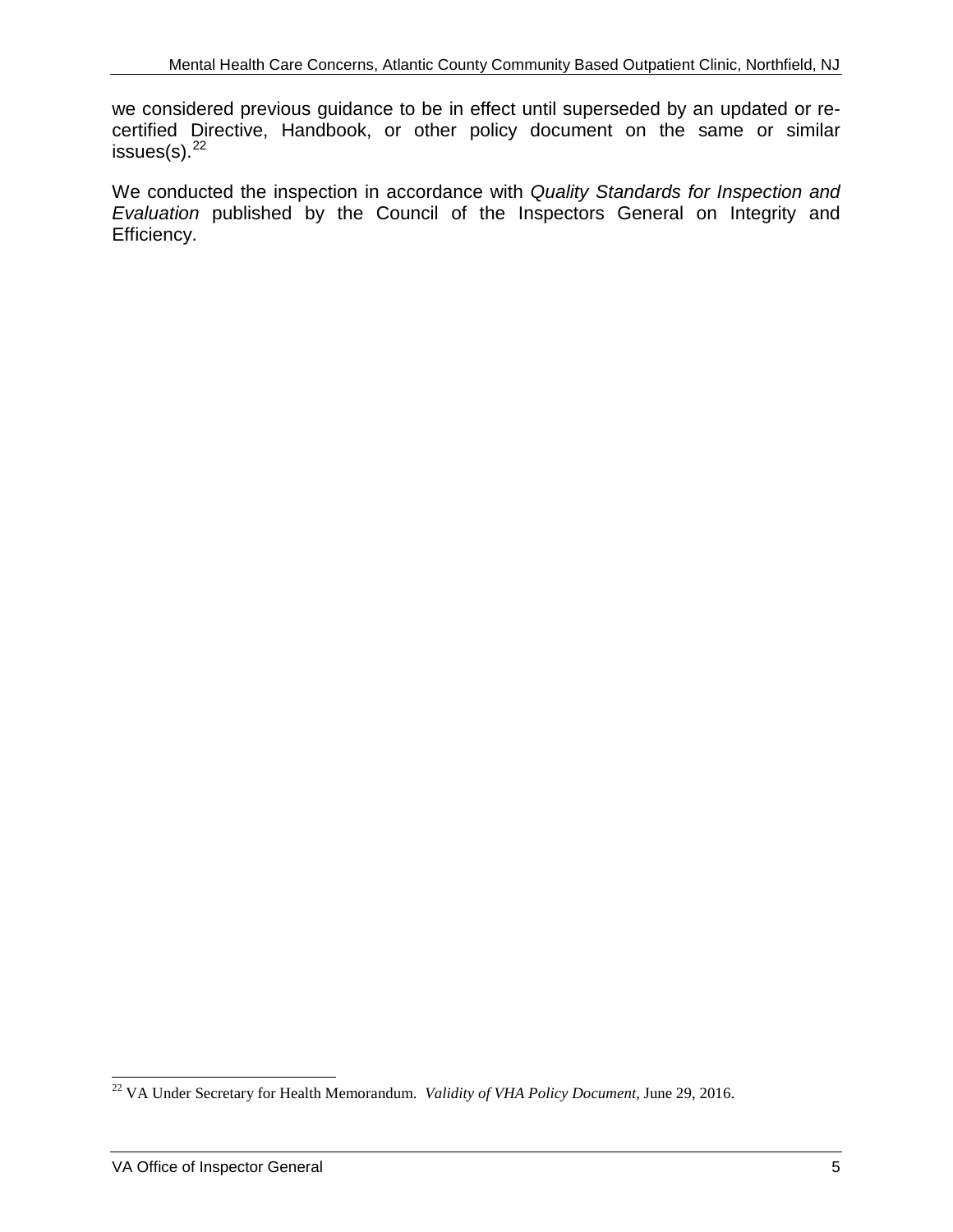## **Case Summary**

 The patient was in his fifties when he completed suicide in 2016. He had been disorder (OCD)<sup>[23](#page-12-0)</sup> and a particular neurodevelopmental disorder (NDD).<sup>24</sup> The patient received medical care intermittently at several VA hospitals since 1997. In 1997, the patient indicated he had been treated for depression in the past. His first VHA MH treatment began with management of OCD in 2000. At that time, the patient reported to a non-VA psychiatrist and had been taking fluvoxamine (Luvox $^{\circledR}$ ).<sup>25</sup> receiving VHA care for a variety of medical conditions, including obsessive-compulsive the psychiatrist that he had been treated for the past 2 years by a non-VA therapist and

visit in 2005, the psychiatrist continued treatment for OCD with Luvox $^{\circledast}$ . At his next experiencing increased OCD symptoms that were contributing to problems at work. For the remainder of 2008, the patient reported adherence in taking his medication and The patient continued on Luvox<sup>®</sup> and remained in psychiatric treatment. In 2005, he indicated that he was doing well and performing better at work with reduced compulsiveness. He attributed this improvement to the medication Luvox®. During the psychiatry visit in February 2008, he indicated he had run out of his medication and was fewer symptoms.

 In mid-2011, after a period of stressful life events, he had a MH Initial Assessment of a suicide attempt. He continued with ongoing individual therapy sessions until early Consult with the Licensed Clinical Social Worker (LCSW) and began psychotherapy. During the initial session, the patient denied active thoughts of suicidal ideation. However, he stated that he had experienced suicidal ideation in the past with no history 2013.

 In 2012, according to the LCSW's clinical notes, the patient exhibited negative thought personal relationships and employment. The LCSW also noted "Pt's mood and affect ideations/homicidal ideations], however, he admits to feeling hopeless at times. Thoughts were tangential but he responded to redirection, which was reinforced. Thoughts were tangential but he responded to redirection, which was reinforced.<br>Insight and judgement is limited." The patient attended several individual patterns that he attributed to his OCD. This created difficulty for him in maintaining remains dysphoric [a mood of unhappiness]. He denies SI/HI [suicidal

<span id="page-12-0"></span> $23$  OCD is a disorder used to describe an individual that is having unreasonable thoughts and fears that lead to persistent thoughts (such as contamination), images (such as violent or horrific scenes), or urges (such as to stab someone). Compulsions (or rituals) are repetitive behaviors (such as washing) or mental acts (such as counting or get it "just right"). repetitive actions. People with OCD experience obsessions, compulsions, or both. Obsessions are repetitive and repeating words silently) that the individual feels driven to perform in response to an obsession (such as washing rituals in response to obsessive fears of contamination) or according to rules that must be applied rigidly (such as to

<span id="page-12-1"></span> $^{24}$  The neurodevelopmental disorders are a group of conditions with onset early in life, typically before grade school, and are characterized by impairments of personal, social, academic, or occupational functioning. The range of developmental deficits varies from very specific limitations of learning, reasoning, problem solving, and planning to wide reaching impairments of social skills or intelligence <sup>25</sup> Fluvoxamine (Luvox<sup>®</sup>) is an antidepressant approved for the treatment of OCD.

<span id="page-12-2"></span>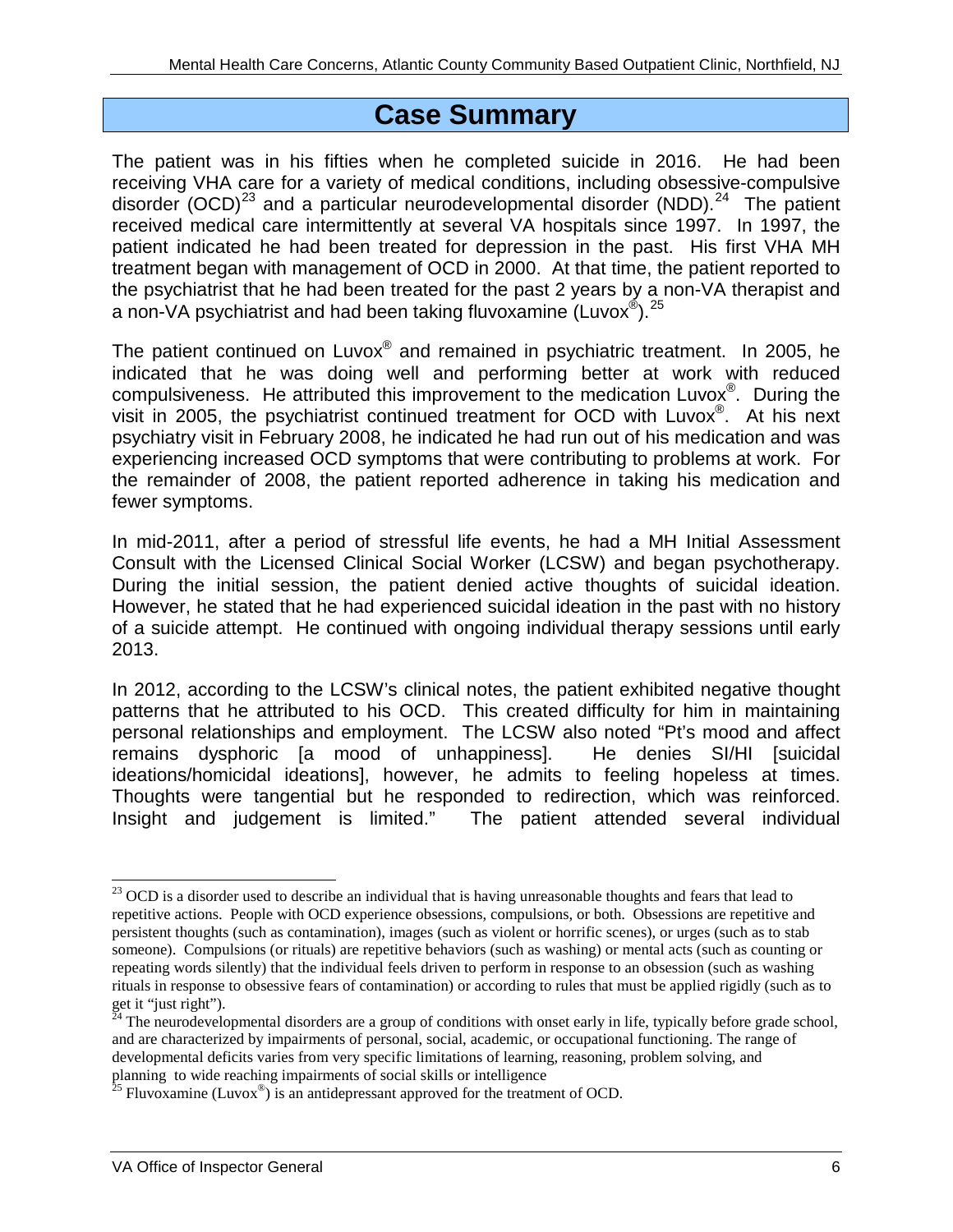psychotherapy visits with the LCSW in 2012, then a final visit with the LCSW in early 2013.

 reported he was seeking care from a non-VA "therapist, and she is helping with ocd [*sic*]." He did not provide records for these visits. He noted that he wanted to keep his better, and was calmer. He reported he felt his OCD was worse after stopping his medication and that he felt better after restarting it. In mid-2014, the patient provided a his psychiatrist. According to the psychiatrist, this large number of different types of medications and [seeing a] therapist… referring to a new therapist." early 2013.<br>A psychiatrist's note shows he started the patient on sertraline (Zoloft<sup>®</sup>)<sup>[26](#page-13-0)</sup> in early 2013, at which time his compliance with Luvox $^{\circledast}$  was in question. In late 2013, the patient medications the same as his obsessive symptoms were reduced; he was sleeping written outline of work history (dates, employers, and reasons for being terminated) to jobs demonstrated "…a long extensive pattern of severe work impairment that is caused directly by his obsessive compulsive disorder [OCD] despite being [on] multiple

 One month later, a VA psychologist assessed the patient for psychotherapy. She noted "DIAGNOSIS: OCD, will add new diagnosis of [neurodevelopmental disorder (NDD)] …Diagnosis of NDD due to patient's report of difficulties in social situations and rigid thinking patterns."

 Two months later, the psychologist requested individual psychological testing to clarify the patient's diagnoses "between OCD and [NDD] or both. As well as treatment recommendations." While the psychology providers agreed his diagnosis was [a particular NDD], the psychiatrist disagreed and noted, "…this is classic ocd [*sic*]" and "… consistent with a diagnosis of obsessive-compulsive disorder [OCD], in my opinion."

 In early 2015, the psychologist saw the patient three times. During each of these evidence of thought disorder noted." He denied auditory or visual hallucinations, interview." Orientation and memory "appeared intact for both long term and short term 50-minute individual therapy visits for both of his diagnoses of a particular NDD and OCD, the patient denied suicidal and homicidal thoughts, plans, or ideation. He reported stress and frustration about financial and employment issues. According to the psychologist in early 2015, the patient's "thought process was goal oriented with no unusual experiences, special powers, etc. No contrary evidence was elicited during this memory recall. He demonstrated fair insight and judgement." His prognoses during two of these three visits were documented as fair; his prognosis the following month was documented as guarded.

 A specialist in the particular NDD was not available at the facility. In early 2015, the outpatient non-VA visits for his NDD. The non-VA provider, who had been contacted by the psychologist, told us the patient had not been seen despite the non-VA provider's psychologist requested and received authorization for the patient to have several

<span id="page-13-0"></span><sup>&</sup>lt;sup>26</sup> Sertaline is a type of drug (selective serotonin reuptake inhibitor) used to treat several disorders such as depression, OCD, panic disorder, social anxiety disorder, and post-traumatic stress disorder.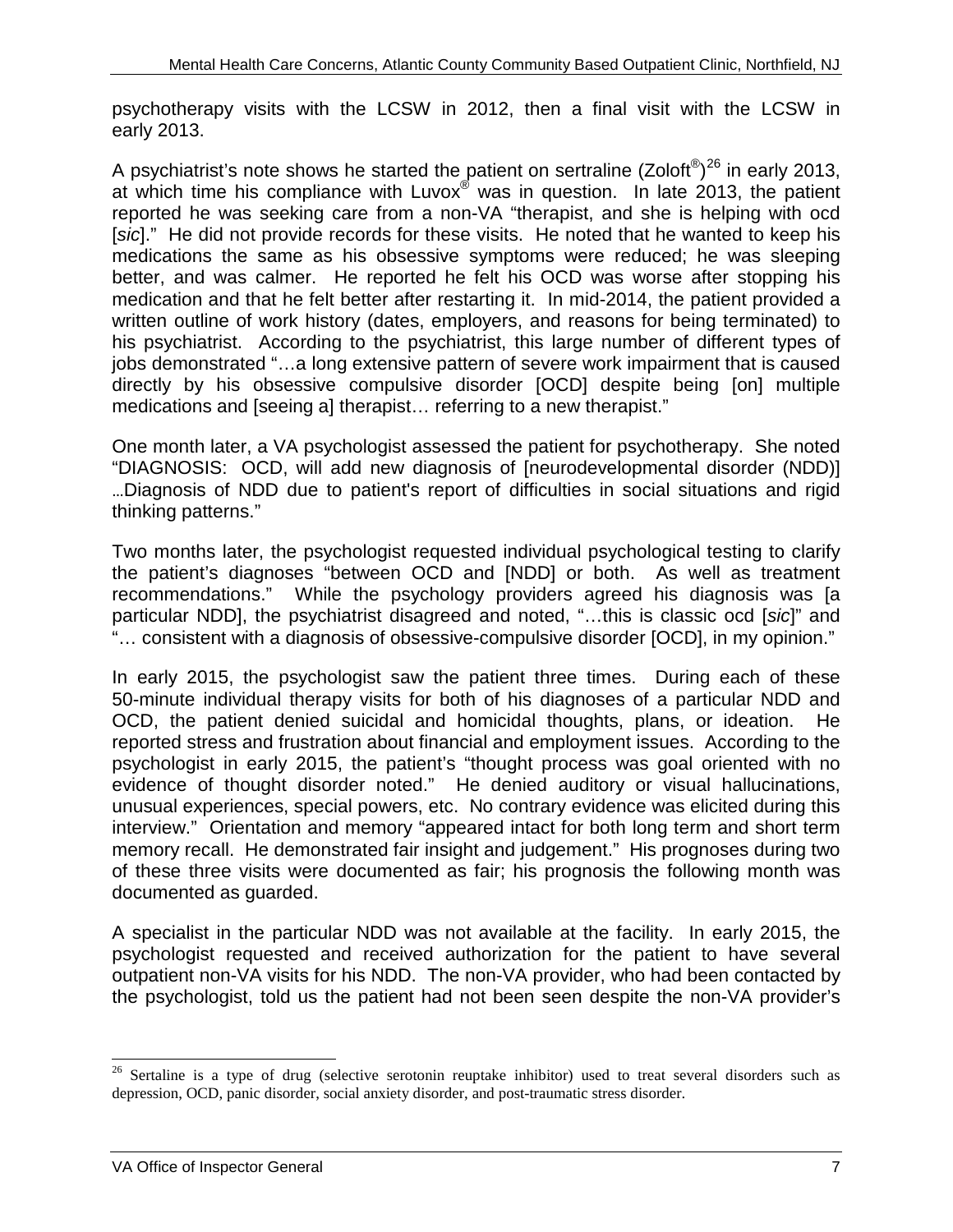attempts to schedule an appointment with the patient and telephone calls to the facility on more than one occasion.

 attended a 50-minute marital therapy appointment at the MH clinic with a marriage and family therapist. No other MH visits occurred in 2015 or 2016. However, the patient did seek medical and surgical care unrelated to his MH issues from other VA outpatient clinics during 2015 and early 2016. In late 2015, the patient walked in to the MH clinic to request an appointment with his therapist and, after speaking with the therapist briefly, was directed to a scheduling clerk who scheduled an appointment for 3 months Also in early 2015, at the request of the treating psychologist, the patient and his wife later. The patient completed suicide before this scheduled appointment in 2016. $^{27}$ 

## **Inspection Results**

#### **Issue 1: The Patient's Insufficient Access to Timely Mental Health Care.**

 MH care. In late 2015, the patient walked in to the MH clinic to request an appointment with his therapist and was given an appointment for 3 months later. We were unable to provider, patient and scheduler. The scheduler said he did not remember this patient. provider, patient and scheduler. The scheduler said he did not remember this patient.<br>The EHR shows the scheduled appointment was the patient's desired date. The patient completed suicide before the scheduled appointment in 2016. We found that several failed CBOC processes reduced the patient's timely access to determine the exact sequence of events, including the communication between the

 services, and NVCC. These failures led to a lack of follow-up and therapy for this Prior to his suicide, the patient had lost his job and was on the verge of a divorce. We We found that a series of CBOC staff failures prevented the patient from receiving requested MH care during the 11 months prior to his death, including deficiencies in the CBOC's management of walk-in patients, no-shows, clinic cancellations, termination of patient who denied suicidal ideation yet, according to a family member, was in distress. could not determine if an earlier appointment would have made a difference in the outcome.

 patient's state of mind. She had not known he was suicidal and was surprised about the suicide. The family member could not comment, with certainty, about the patient's medication adherence. The patient was concerned about his employment. When the enough." The patient lost his job in the month before his suicide, and was unemployed at the time of his death. A family member provided us with some additional information that reflected the family recommended seeking other jobs, he would say, "I can't do that, I am not smart

 believed staff did not return calls and were rude, and he experienced problems We also learned that the patient was very upset with VA and the CBOC because he

<span id="page-14-0"></span> $27$  We found no evidence that he attempted to contact the CBOC staff for an earlier appointment or the veterans' crisis line to report suicidal thoughts.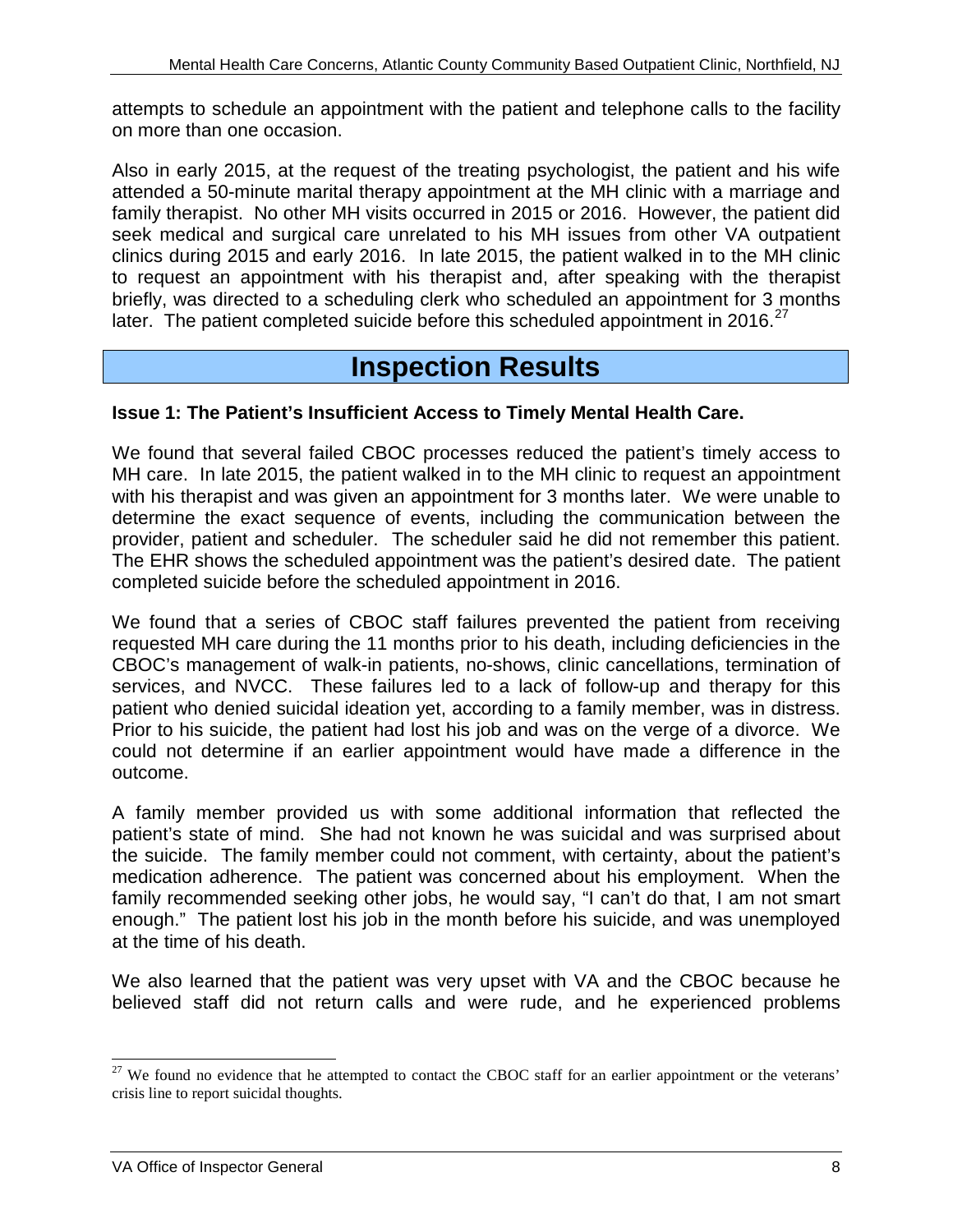scheduling appointments. We found no evidence of any such complaints filed with the facility.

#### Wait Times for VA MH Appointments

 We found several of the patient's clinic appointments were not scheduled within 30 days 2016. For 11 of the 23 appointments, providers had specified a clinically indicated date, and for 6 of these, (54 percent), the wait time exceeded the 30-days allowed by VHA recorded as within 30 days of the actual appointments. of the clinically indicated date. We reviewed 23 MH appointments from 2014 through policy. We noted that the patient's desired/preferred dates for these appointments were

wants to see him/her again, and then asking when the patient would like to be seen. chooses and when the provider wants to see the patient, the scheduler is to contact the provider for the return appointment decision. $^{28}$ For return appointments, VHA requires that the provider communicate the intended return timeframe (such as "return to clinic in 6 weeks") to the scheduler, who then establishes the patient's desired/preferred date by telling the patient when the provider The scheduler is to make the appointment on, or as close to, the patient's desired/preferred date as possible. If a discrepancy exists between the date the patient

#### Communication Between Clinical and Scheduling Staff

 We found differing accounts of the communication process between the patient, appointment. The psychologist told us when the patient walked into the MH clinic in late 2015, he was not in any distress. She sent him to the front desk for an appointment, asking him to tell the scheduler to overbook if needed. The psychologist told us the day, beyond the normal workload or hours. We were told the scheduler would protect the providers' personal time. In contrast, the scheduler said he did not remember being told to overbook if needed nor did he remember this patient. The scheduler made the appointment for 3 months later and indicated that the patient's desired/preferred date was 2–3 weeks earlier than the date scheduled. We were scheduler. schedulers, and the providers, regarding the relative urgency of scheduling an instructions to overbook meant to add an additional appointment slot in an upcoming sometimes ignore the instructions to overbook appointments, because he was trying to unable to determine what was communicated and if the appointment was within 30 days of the patient's actual desired/preferred date or just an available time offered by the

VHA requires staff to manage patients who walk in to any clinic seeking care without having a scheduled appointment by having a defined plan to meet the needs for walk-in

<span id="page-15-0"></span> $\overline{a}$  $^{28}$ H.R. 3230 Veterans Access, Choice and Accountability Act 2014 Sec 101-(s) Wait times goal. [https://www.govtrack.us/congress/bills/113/hr3230/text/enr \(](https://www.govtrack.us/congress/bills/113/hr3230/text/enr)Accessed February 1, 2017). The definition of *wait-time goals of the VHA* means not more than 30 days from the date on which a veteran requests an appointment for hospital care or medical services from VHA.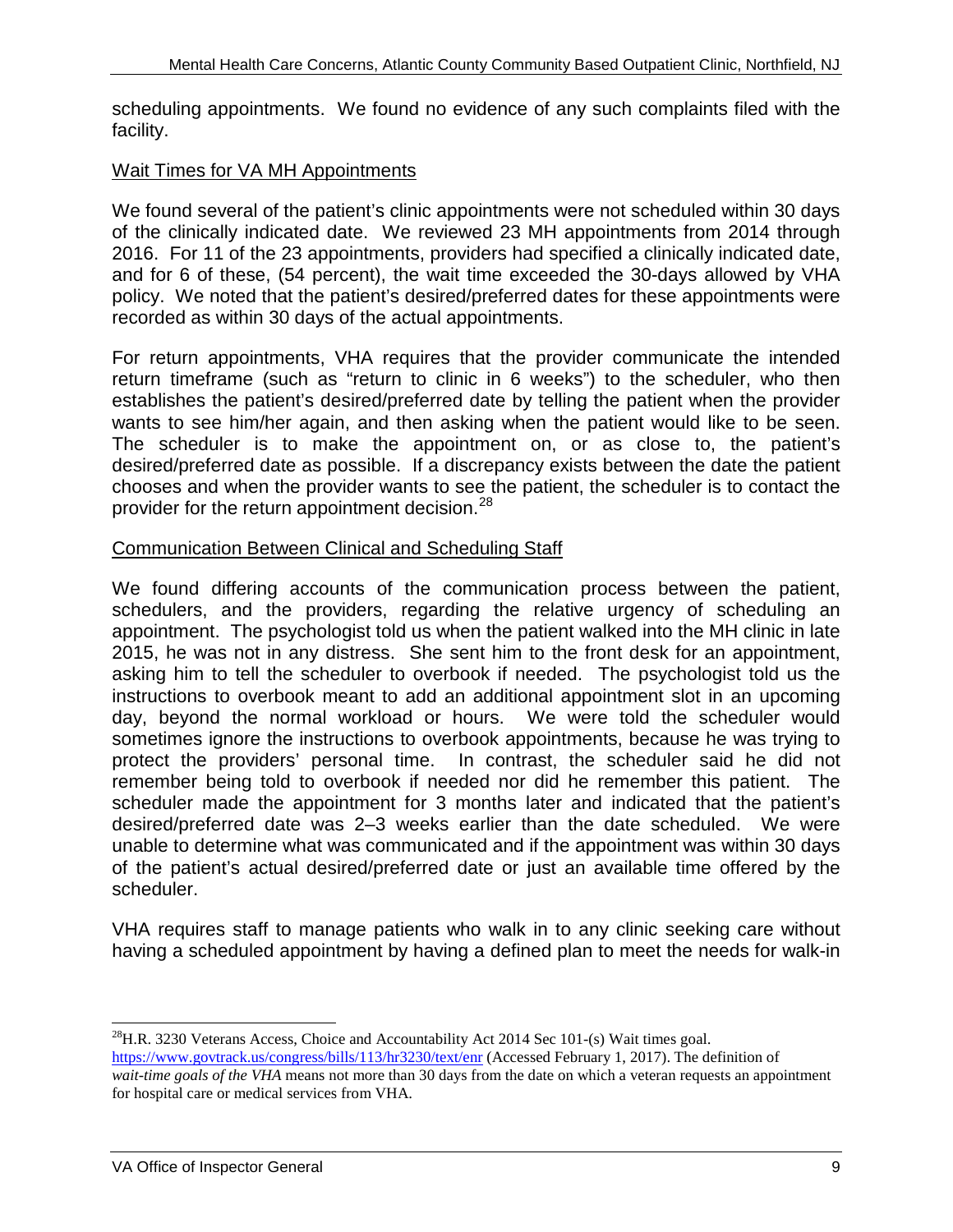patients.<sup>29</sup> Although the facility had a policy that addressed the management of new patients who walk in without appointments, the policy did not address established patients who walk in without appointments.

#### Lack of Follow-Up: No Shows, Clinic Cancellations, and Termination of Services

 We found no evidence that CBOC staff contacted the patient to reschedule appointments after the patient failed to show or when staff cancelled his appointments. From 2014 to 2016, the patient cancelled three MH appointments, the CBOC cancelled three MH appointments, and the patient failed to show for one MH appointment.

 needs or attempted to contact the patient as required. VHA requires facility staff to make three attempts to contact a patient who fails to show up for MH appointments, and document this in the EHR. VHA also requires staff to make provisions for necessary We were unable to determine if CBOC staff evaluated the patient's records for care medication renewals and patients' needs for rescheduling as soon as possible when the clinic cancels an appointment.<sup>30</sup>

 appointment and did not reschedule. He was being treated for OCD with sertraline and had a 3-month supply with one refill that was not requested by the patient. Despite his The patient saw his psychiatrist in the fall of 2014, with a return appointment scheduled for 3 months later, as clinically indicated by the provider. The patient cancelled this previous history of worsening symptoms of OCD when not compliant with his medication regimen, he had no further follow-up with the VA psychiatrist and we found no documentation in his EHR of OCD medications being provided to the patient during the final year of his life.

 this to a lack of engagement in the treatment relationship. Regarding follow-up for couple of calls." The psychiatrist clarified that if a patient cancels an appointment on the expressed the opinion that the patient knew he could call and would be seen. The psychiatrist explained to us in an interview that the patient would come to appointments for "a while" and then "not come for a while." The psychiatrist attributed missed appointments, the psychiatrist told us that if patients "no-show," "we give a day of the appointment there is a list of canceled appointments available for review, but if the patient cancels prior to the day of the appointment, it would not appear on the list. The psychiatrist expressed that he was comfortable with the situation that "if a person doesn't show for a couple of appointments, I am not going to say he's terminated." He

 Contributing to the problems with care coordination and follow-up, an overall lack of treatment plans and goals for this patient and a lack of consensus about his diagnosis, prognosis, and treatment. communication between the psychiatry and psychology services led to unclear NDD

<span id="page-16-0"></span> 29 Acting Deputy Under Secretary for Health for Operations and Management (10N) Memorandum, *PACT Clinical*  walk in patients with clearly defined staff roles. Accessed September 1, 2016. *Process for Unscheduled Patient "Walk-ins"*, September 28, 2015, states each clinic needs to have a plan to manage

<span id="page-16-1"></span> $30$  Deputy Under Secretary for Health for Operations and Management Memo, June 25, 2013, Guidance for Patients Failure to Attend Appointments (No Shows), requires staff to contact patients who miss MH appointments.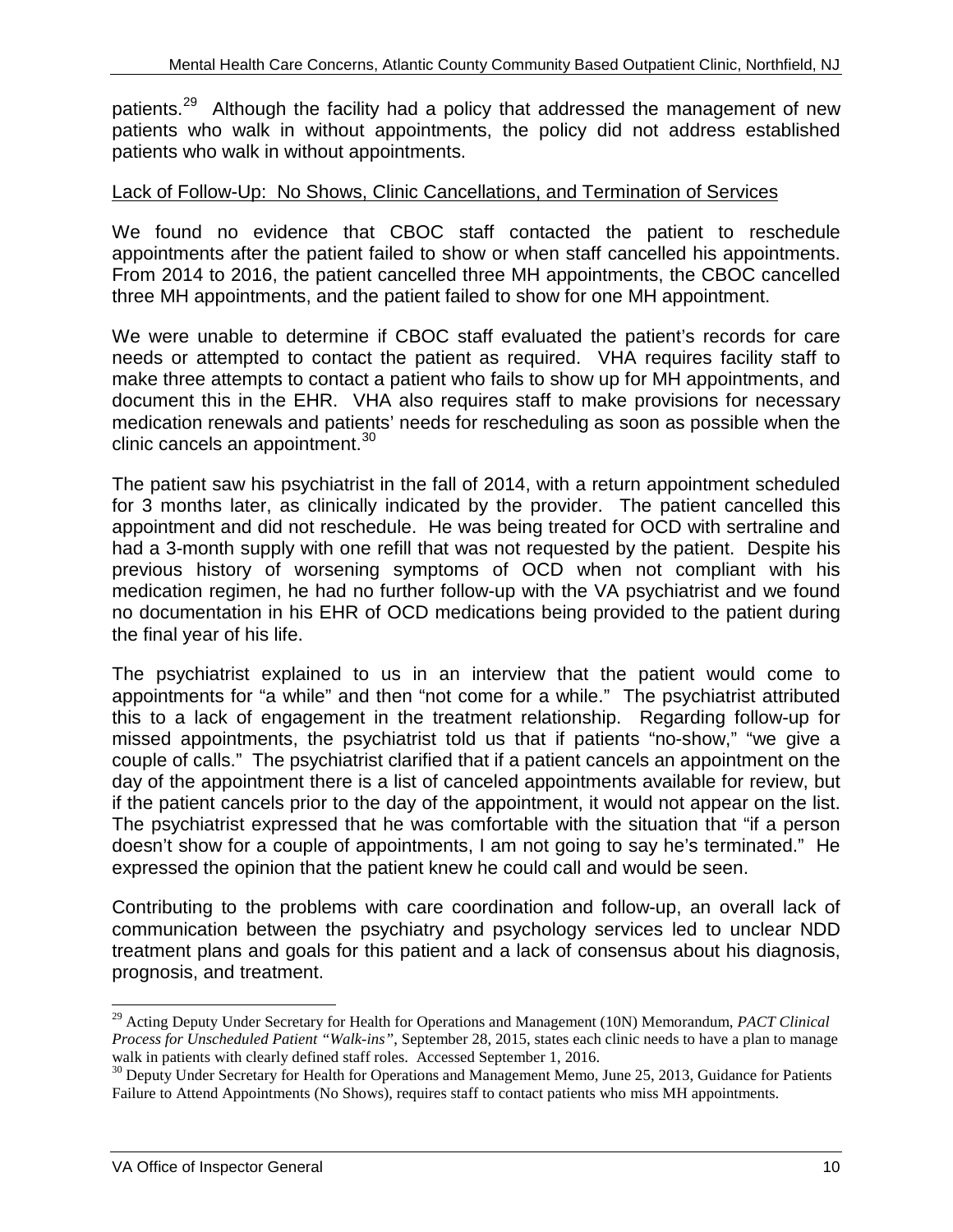extended period and therefore met criteria to be administratively terminated from this care. because he was not active in treatment for over 12 months. Had the local policy for attempts to contact the patient to re-engage him in treatment with the psychiatrist and formal monitoring of his medications and treatment plans. These actions could have clinical caretakers tolerating his lack of engagement. In addition, we found the patient did not receive MH services from the CBOC for an The psychiatrist had the obligation to formally terminate the patient's care termination been followed, it would have required the staff to make at least three been useful in promoting engagement and treatment coordination and planning. Instead, the patient's clinical situation was excluded from attention as a result of his

 denied suicidal and homicidal thoughts or plans. At the final 2015 therapy session, the patient was a no-show for that return appointment. $31$  After the no-show, an appointment was scheduled for 3 months later, but was subsequently cancelled by CBOC staff because the provider was not available. The appointment was not rescheduled, and We could not determine if an earlier appointment would have made a difference in the During the three individual therapy visits with the psychologist in 2015, the patient psychologist documented in the EHR that the patient was to return in one month. The thus, the patient's last therapy session was approximately one year prior to his suicide. outcome.

#### NVCC management

 non-VA care. Because a therapist specializing in the particular NDD was not available authorized several outpatient non-VA appointments. We found no evidence that NVCC staff contacted the patient or that any appointments were made for this therapy. The psychologist researched community resources and spoke to a therapist who was able to the psychologist about the possible referral, but she was unable to make contact with the patient or the facility despite making several attempts. The NVCC staff's failure to We found NVCC staff failed to follow-up with the patient regarding his consult for at the facility in 2015, the psychologist requested, and facility managers approved and provide the needed services. This non-VA provider told us she had been contacted by schedule this care led to non-delivery of care that may have benefited this patient.

 VHA requires NVCC staff to enter an authorization, schedule an appointment for the patient with the non-VA provider, and enter a progress note in the EHR. $^{32}$  We receiving ordered care. interviewed the NVCC employee who was listed on the authorization and were told the ordering provider was responsible for making the appointment and notifying the patient. In this case, it appears the misunderstanding of VHA policy by NVCC staff and the lack of follow through communication by the provider to resolve it, led to the patient not

<span id="page-17-0"></span> 31 Deputy Under Secretary for Health for Operations and Management Memo, *Guidance for Patients Failure to* 

<span id="page-17-1"></span>*Attend Appointments (No Shows),* June 25, 2013. 32 VHA Chief Business Office Non-VA Care Coordination Process Guide, July 2012, section 4.0.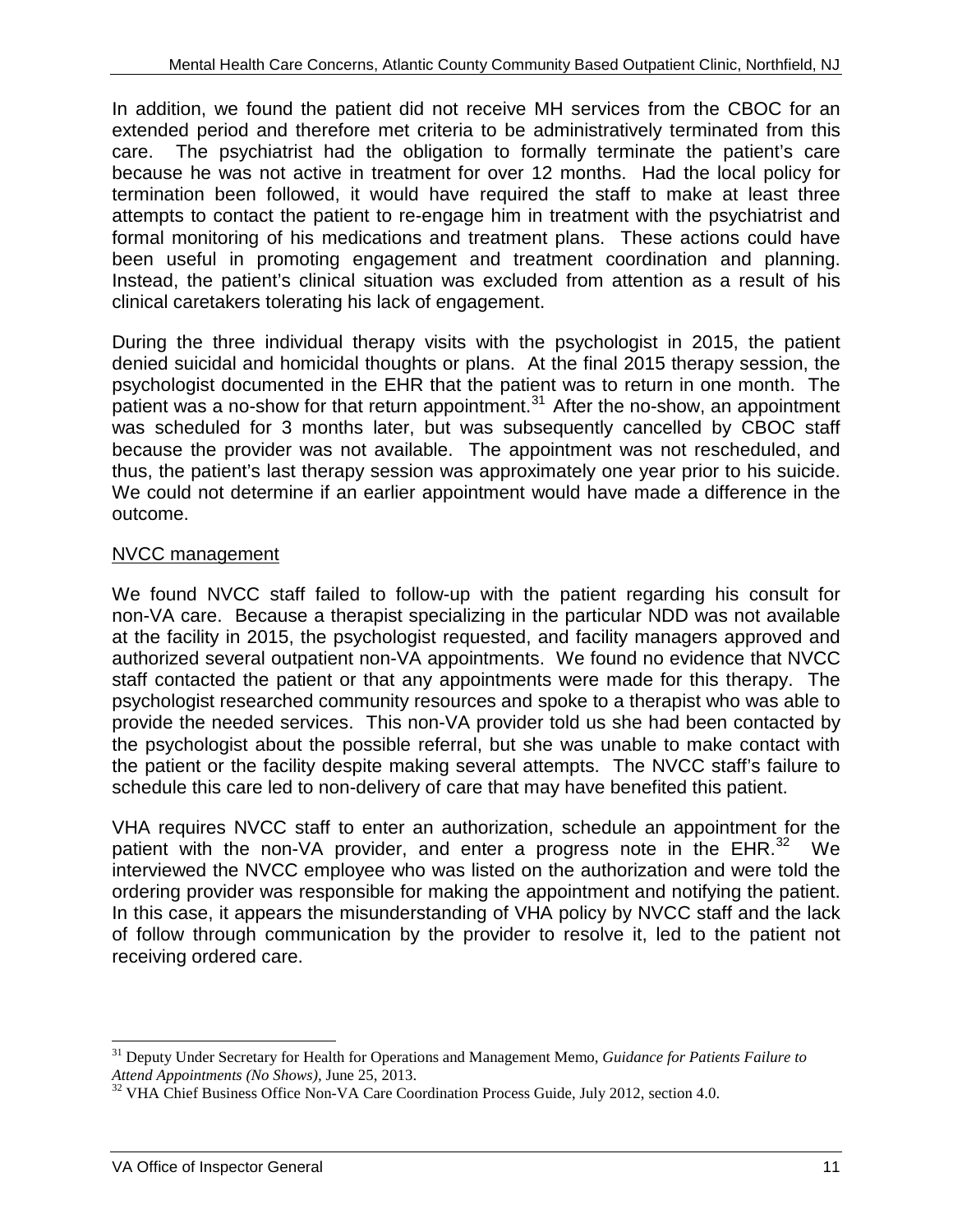#### **Issue 2: General Mental Health Access**

hours, sufficient MH staffing (with plans to increase staffing), and appropriate use of TH. hours, sufficient MH staffing (with plans to increase staffing), and appropriate use of TH.<br>We noted that CBOC patients reported overall higher satisfaction scores for access than patients nationally. However, we identified the following areas of concern. We found that CBOC managers had several positive processes in place to meet access needs in MH, including appropriate automated phone greetings, extended operating

#### **CBOC MH Appointment Wait Times**

 longer than the national averages for both new and established patients. The table We analyzed FY16 MH appointment wait-time data for the CBOC as seen in the table below. Although within the 30-day timeframe, we found wait times at the CBOC were below compares the national average wait times for MH appointments across VHA with wait times at the CBOC.

| Month/Year                   | <b>CBOC New</b><br>Patient Wait time<br><b>Average Days</b> | <b>National New</b><br>Patient Wait time<br><b>Average Days</b> | <b>CBOC</b> Established<br>Patient Wait time<br><b>Average Days</b> | <b>National</b><br>Established<br>Patient Wait time<br><b>Average Days</b> |
|------------------------------|-------------------------------------------------------------|-----------------------------------------------------------------|---------------------------------------------------------------------|----------------------------------------------------------------------------|
| October 2015                 | 10.5                                                        | 5.1                                                             | 3.7                                                                 | 2.7                                                                        |
| November 2015                | 4.8                                                         | 4.9                                                             | 4.2                                                                 | 2.6                                                                        |
| December 2015                | 15.0                                                        | 5.1                                                             | 3.8                                                                 | 2.6                                                                        |
| January 2016                 | 3.0                                                         | 5.1                                                             | 4.3                                                                 | 2.9                                                                        |
| February 2016                | 9.2                                                         | 4.9                                                             | 2.7                                                                 | 2.7                                                                        |
| March 2016                   | 11.2                                                        | 4.5                                                             | 3.5                                                                 | 2.3                                                                        |
| April 2016                   | 4.3                                                         | 3.6                                                             | 3.3                                                                 | 2.1                                                                        |
| May 2016                     | 6.2                                                         | 4.5                                                             | 2.9                                                                 | 2.1                                                                        |
| June 2016                    | 9.3                                                         | 4.9                                                             | 3.2                                                                 | 2.4                                                                        |
| <b>July 2016</b>             | 0.0                                                         | 4.5                                                             | 4.2                                                                 | 2.4                                                                        |
| August 2016                  | 5.6                                                         | 4.5                                                             | 5.7                                                                 | 2.4                                                                        |
| September 2016 <sup>33</sup> | 27.3                                                        | 4.0                                                             | 7.0                                                                 | 2.3                                                                        |

#### **Table. VHA and CBOC MH Appointment Wait Times From October 2015 Through September 2016**

*Source: OIG Analysis of VSSC data* 

#### Scheduling Practices and Oversight of Those Practices at the CBOC

 We found inconsistent understanding of scheduling requirements. Clinical leaders acknowledged the practice of scheduling multiple appointments into the future, a lack of

<span id="page-18-0"></span> $\overline{a}$  $33$  During the month of September, the CBOC psychologist was on extended leave.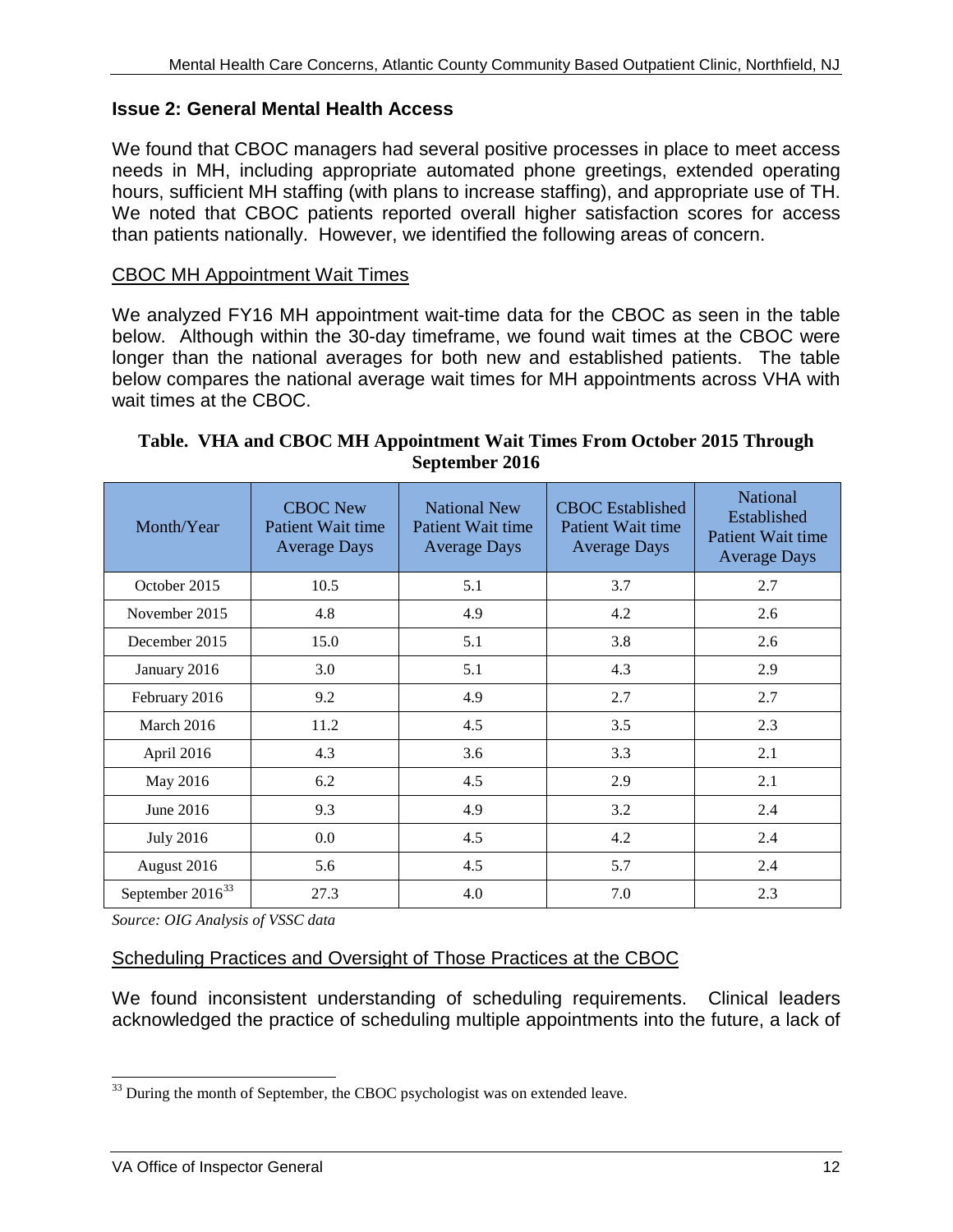on access for patients who need more frequent appointments. clinical need for frequency of appointments and the potential impact of these practices

 of patients were scheduled within 30 days of their desired/preferred dates, but were scheduled for more than three sessions at a time. The facility review outlined concerns they are in charge of their recovery and aware of steps to take to maintain functioning. providers to manage their care through frequent visits. We validated these concerns in various interviews with VISN 4 and facility leaders. The psychologist told us her practice was to schedule patients on a regular basis, every month for therapy. This provider reported being told by facility leaders not to book appointments more than 30 days out or to book more than one appointment at a time. In May 2016, staff/leaders/managers completed a review and reported that 95 percent that the practice of scheduling multiple successive monthly visits at the same time was inconsistent with VHA's recovery approach to MH care, which promotes psychosocial rehabilitation and recovery, full community integration, and improved quality of life. $34$ With the recovery approach model of care, patients need fewer regular appointments as This is compared to previous models where the patient was dependent on facility

 visit, the facility provided MH staff with guidance for required scheduling practices. This coordinate services, and considering attendance contracts for those patients who keep Facility staff/leaders/managers also reported in their review that EHRs did not support the clinical need for the frequent rate of sessions scheduled. In August 2016, after our guidance addressed clinic cancellations, communication with other MH providers to scheduled appointments.

#### Management and Oversight

 provide onsite management/oversight of schedulers. VHA requires facility directors to actions and the accuracy of desired/preferred dates.<sup>35</sup> VA requires facilities to have a Without this oversight, errors in scheduling processes may go undetected. The facility and clinic appointment cancellations. We found that facility managers did not complete audits of scheduling processes or ensure a standardized yearly audit of the timeliness and appropriateness of scheduling local policy for the management of patient no-shows that includes a process for audits. acknowledged the lack of standardized supervisory oversight of follow-up to no-shows

and clinic appointment cancellations.<br>In May 2016, opportunities were identified to improve MH services, which led to the following actions:

 appointments are not to be scheduled out greater than 90 days and that • MH Service leaders notified staff by email dated August 4, 2016, that providers should schedule only one appointment at a time, unless otherwise indicated based on practice or high risk.

<span id="page-19-0"></span> charge, to a recovery-oriented model of care where the patient is the team leader and is in a partnership with clinical <sup>34</sup> In 2007, VHA embraced the recovery model and moved from an illness-oriented model that places the doctor in staff.

<span id="page-19-1"></span>35 VHA Directive, 2019-027, *Outpatient Scheduling Processes and Procedures,* June 9, 2010, pg. 9.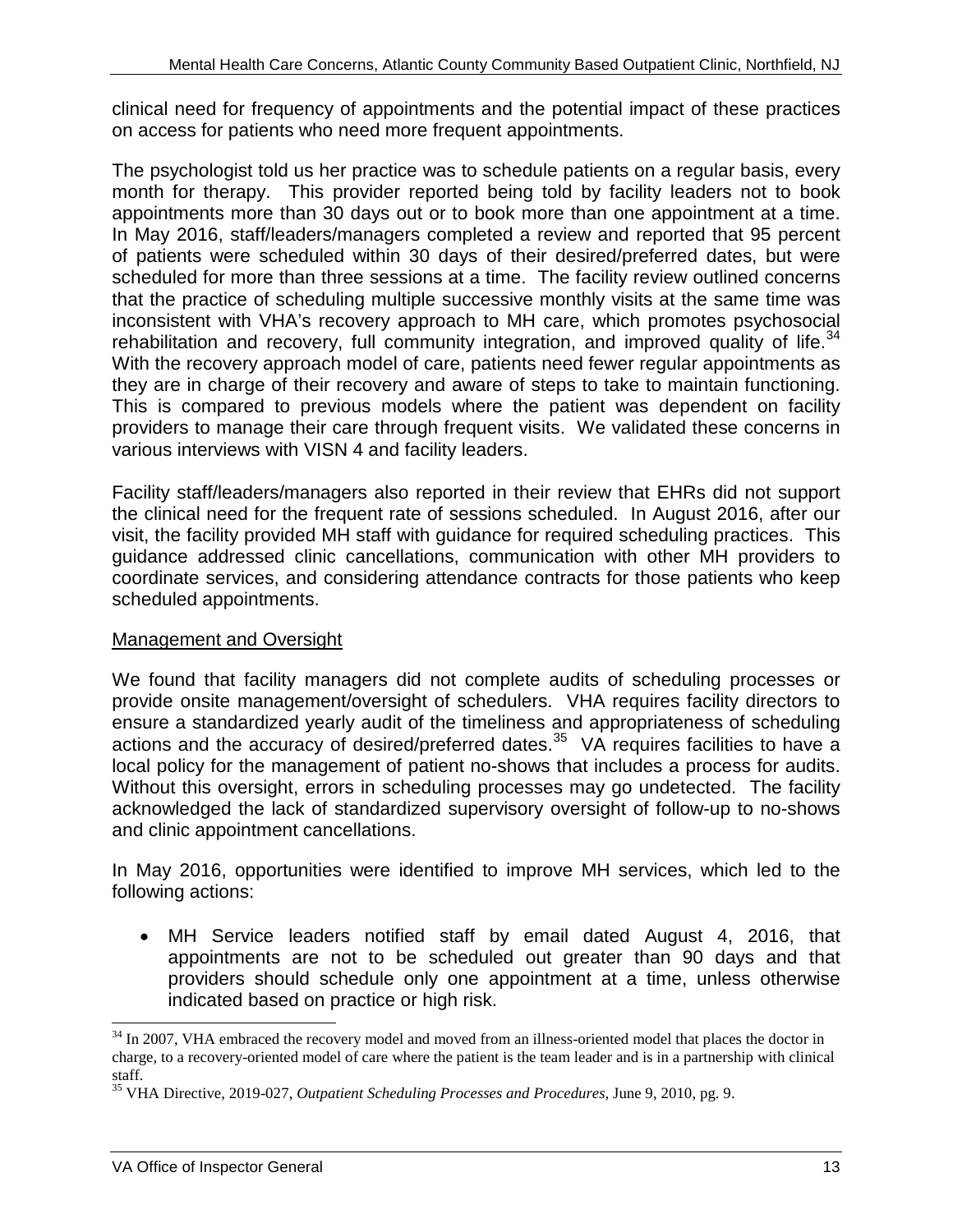- MH Services leaders developed a more robust employee orientation that is consistently utilized throughout all disciplines of psychiatry, psychology, social work, and nursing.
- Facility leaders developed an action plan that standardized supervisory oversight review of follow-up after no-shows and clinic cancelations.
- • Facility leaders hired an additional psychiatrist.
- Facility leaders developed and implemented a plan to hire additional CBOC staff, including administrative and MH clinical staff.
- psychiatry and psychology services for New Jersey CBOCs 5 days per week, and added a TH agreement with the Pittsburgh VA TH hub to provide additional • Facility leaders added MH TH services to provide additional capacity for urgent capacity.
- Facility leaders completed a patient survey regarding extended clinic hours. Based on the results, they started CBOC extended hours one day per week.

## **Conclusions**

 instructions for the scheduler to make an appointment and to overbook if needed. The the patient an appointment for 3 months later. In late 2015, the patient walked into the CBOC MH clinic seeking an appointment with his psychologist. The psychologist assessed the patient in the waiting room, determined he appeared to be in no distress, and sent him to the front desk with scheduler told us that he did not remember this patient or these instructions. Staff gave

the patient an appointment for 3 months later.<br>We could not determine if the patient told the scheduler about the instructions to patient was in distress and facing serious life stressors, including a divorce and loss of appointment. overbook and we could not determine the patient's actual preferred date to understand why the appointment was scheduled for a date over 3 months after the request to see the psychologist. People we interviewed told us that during the three-month period the employment. The patient completed suicide shortly before his scheduled MH

 death, and was without his previously beneficial MH medications for over a year. his own life and no suicide note was found. Family members also told us he was upset did not return his telephone calls, and he had problems scheduling appointments. We We found the patient had not been seen by a MH provider for almost a year prior to his Family members reported they had no warning signs that the patient might try to take with the VA and the CBOC because he believed some staff members were rude, staff were unable to substantiate these concerns.

 from the clinically indicated date. We reviewed 23 MH appointments from 2014 through We found several of the patient's clinic appointments were scheduled beyond 30 days 2016. For 11 of the 23 appointments, providers had specified a clinically indicated date,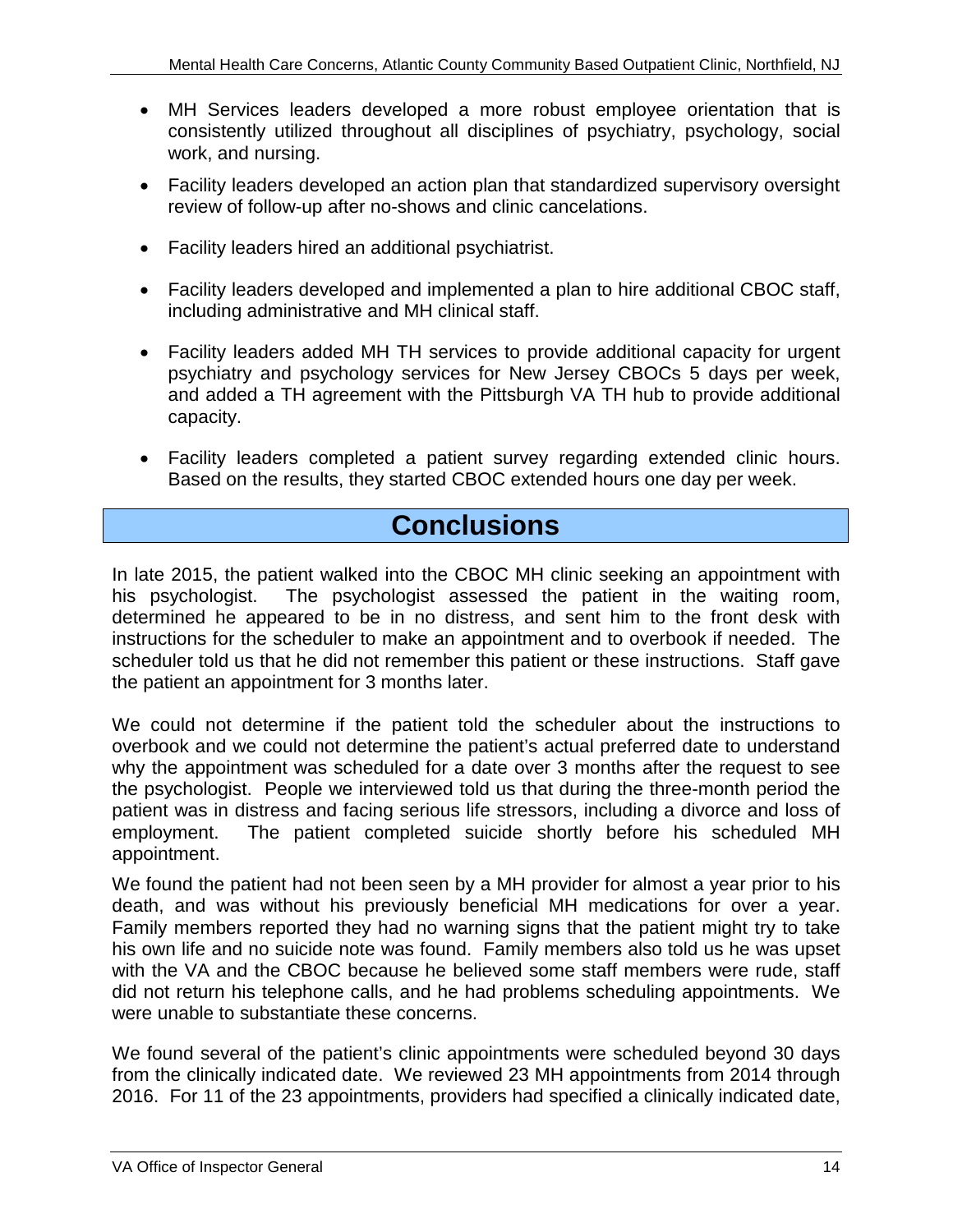policy. We noted that the patient's desired/preferred dates for these appointments were and for 6 of these, (54 percent), the wait time exceeded the 30 days allowed by VHA recorded as within 30 days of the actual appointments.

 appointments for approved care in the community, leaving the patient without follow up appointments and refills for prescribed medications. We found that staff failed to follow up on clinic cancellations, patient no-shows, and

 We found that clinical staff failed to acknowledge and document the lack of appointments for this patient and failed to reach out to the patient to re-engage him in to make appointments for his NDD care in the community as authorized. therapy as required in the local patient termination policy. In addition, NVCC staff failed

 and patient termination; as such, these failures were not addressed with staff. The facility did not have appropriate supervision and oversight of clinic processes for management of walk in patients, patient no shows, clinic cancellations, NVVC consults,

 treatment would have resulted in a different outcome for the patient. However, We were unable to determine whether addressing these issues during the course of addressing these issues now will help facilitate a more patient-centered environment, especially for veterans with complex, MH, and psychosocial issues such as the patient discussed in this report

### **Recommendations**

 **1.** We recommended that the Veterans Integrated Service Network Director ensure that document appointment dates using clinically indicated and desired/preferred dates and Atlantic County Community Based Outpatient Clinic schedulers determine and facility managers monitor compliance.

**2.** We recommended that the Veterans Integrated Service Network Director ensure Atlantic County Community Based Outpatient Clinic managers implement a process for management of established mental health patients seeking an unscheduled appointment that includes communication between patients and clinical and administrative staff.

 **3.** We recommended that the Veterans Integrated Service Network Director ensure Atlantic County Community Based Outpatient Clinic managers implement a process including a definition of supervisor responsibilities for oversight and auditing of scheduling and no-shows, and facility managers monitor compliance.

**4.** We recommended that the Veterans Integrated Service Network Director ensure Atlantic County Community Based Outpatient Clinic managers implement a process to manage patients who still need care when Community Based Outpatient Clinic staff have cancelled appointments, and facility managers monitor compliance.

**5.** We recommended that the Veterans Integrated Service Network Director ensure Atlantic County Community Based Outpatient Clinic managers implement the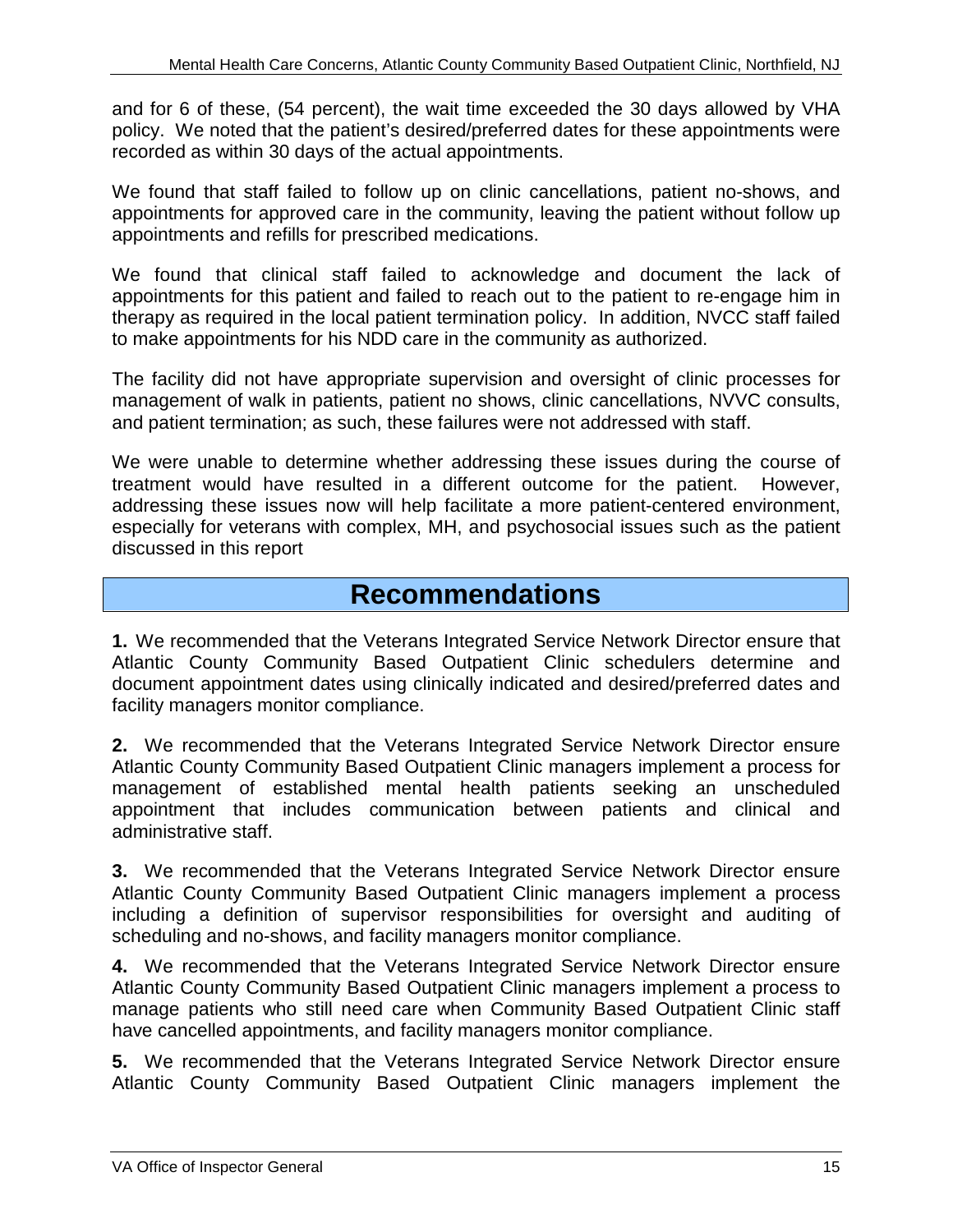Community Based Outpatient Clinic Mental Health services termination process as outlined in local policy.

 staff follow-up on all consults in a timely manner and facility managers monitor **6.** We recommended that the Veterans Integrated Service Network Director ensure the Facility Director implements oversight processes that ensure non-VA care coordination compliance.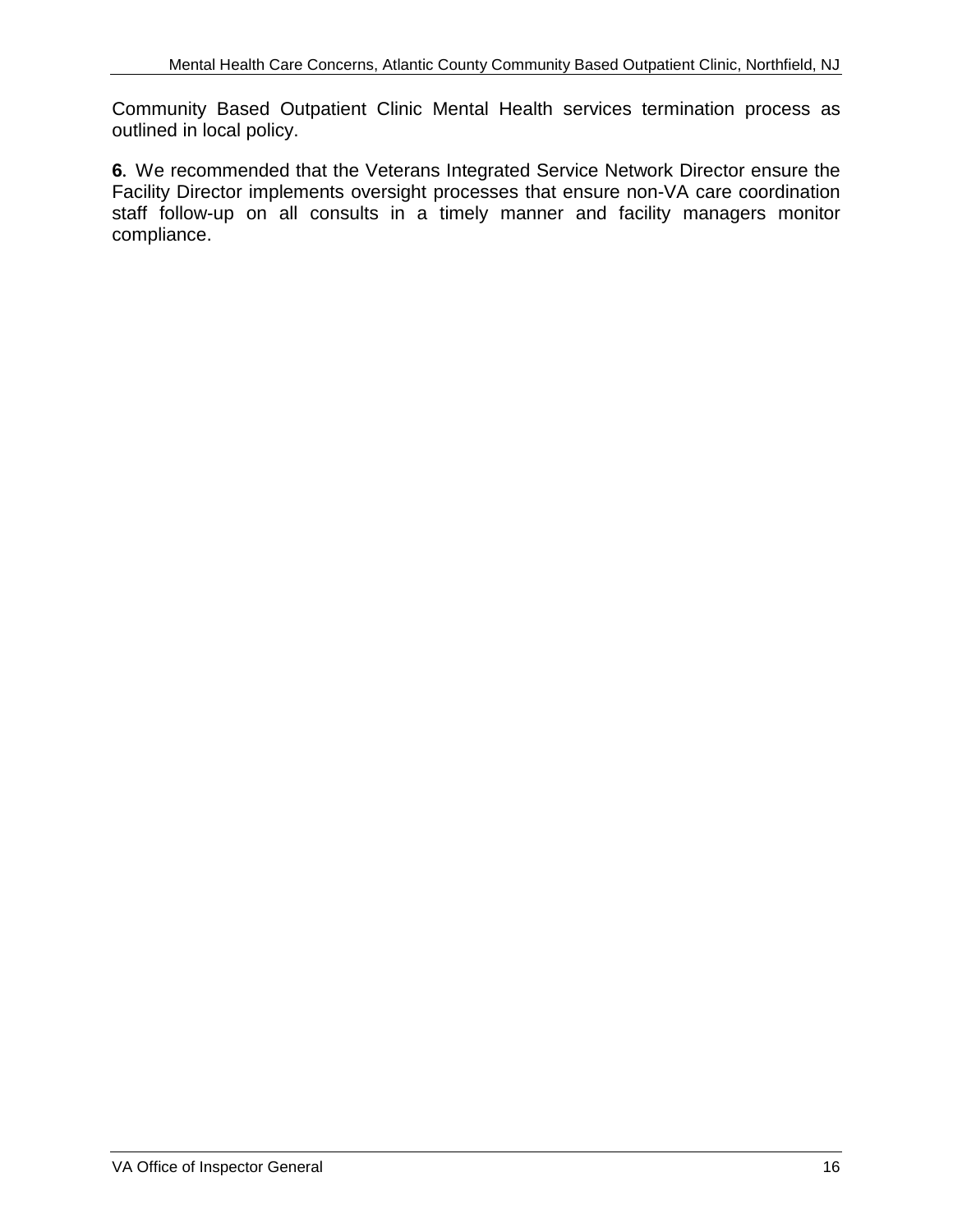**Appendix A** 

# **VISN Director Comments**

## **Department of Veterans Affairs**

# **Memorandum**

 **Date:** September 19, 2017

**From:** Network Director, VA Healthcare VISN 4 (10N4)

- **Subj:** Draft Report: Healthcare Inspection—Mental Health Care Concerns, Atlantic County Community Based Outpatient Clinic, Northfield, New Jersey
- **To:** Director, Denver Regional Office of Healthcare Inspections (54DV) Director, VHA Management Review Service (VHA 10E1D MRS Action)
	- 1. I have reviewed the responses provided by the Wilmington VA Medical requested. I concur with their responses. Center, Wilmington, Delaware, and I am submitting to your office as

Nichael D. Adulman, mp.

MICHAEL D. ADELMAN, M.D.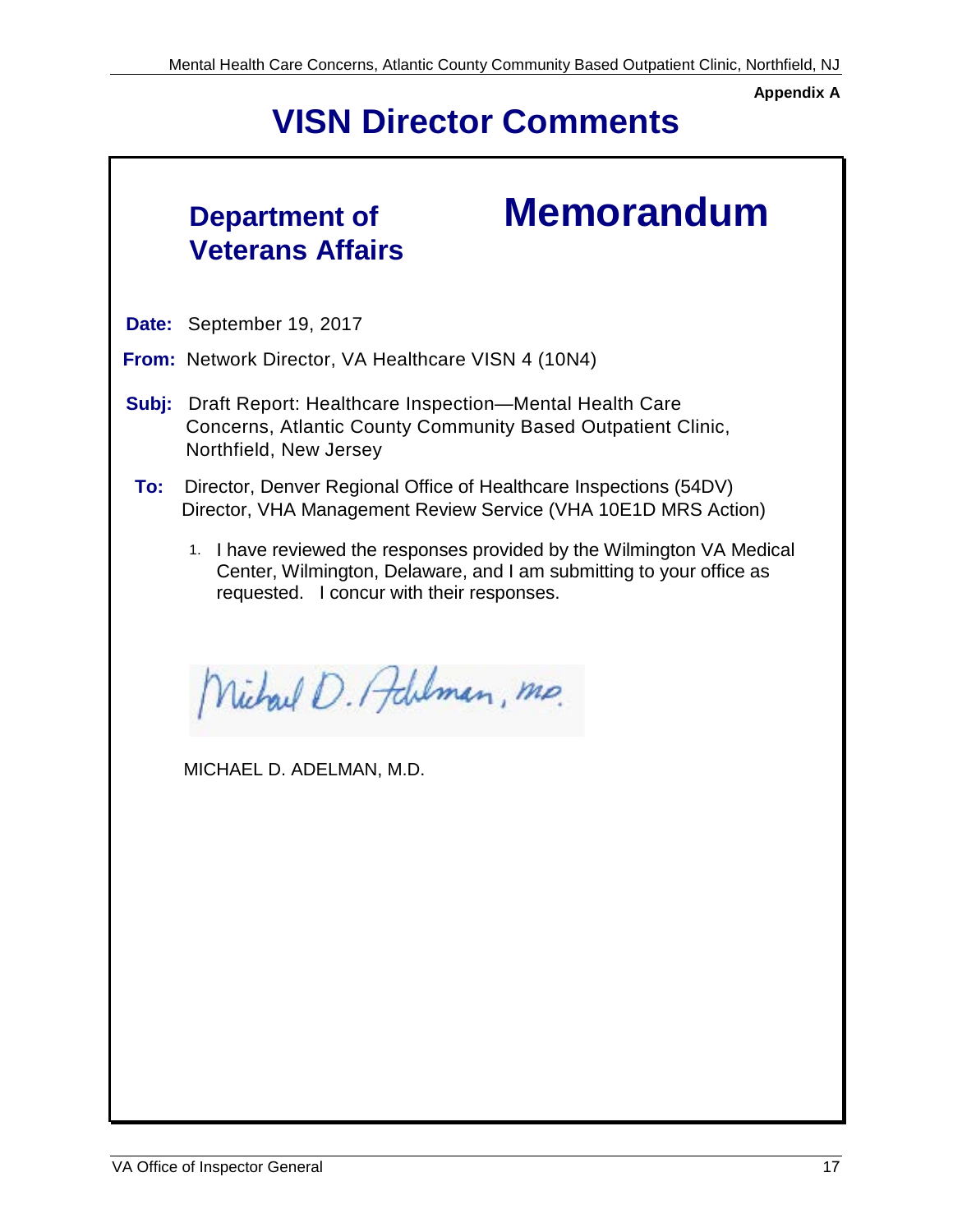The following Director's comments are submitted in response to the recommendations in the OIG report:

#### **OIG Recommendations**

 **Recommendation 1.** We recommended that the Veterans Integrated Service Network Director ensure that Atlantic County Community Based Outpatient Clinic schedulers determine and document appointment dates using clinically indicated and desired/preferred dates and facility managers monitor compliance.

**Concur** 

Target date for completion: July 1, 2018

 the National face-to-face scheduling training in March 2017. The training focuses on timeframe. Appointments are audited once a month by the CBOC MSA Supervisor. Directive 1230 (20 audits/Medical Support Assistant/month). Scheduling audits will be months or until further notification from VHA Central Business Office. Results are Facility response: Community Based Outpatient Clinic (CBOC) schedulers completed the correct usage of the clinically indicated dates (CID) and the preferred patient dates. Providers have been instructed by the Primary Care and Behavioral Health Leadership to only use Return to Clinic (RTC) orders when requesting a patient to return to the clinic (November 2016). In this order, the CID is clearly defined to ensure that the scheduler is scheduling the appointment well within the providers clinically indicated Random samples of appointments are pulled per scheduler using the Business Intelligence Service Line (BISL) to ensure they are scheduling within VHA Scheduling reviewed for 90% scheduling accuracy until goal is met and sustained for 3 consecutive reported monthly to the Executive Leadership Board through the Facility Compliance Committee.

 **Recommendation 2.** We recommended that the Veterans Integrated Service Network unscheduled appointment that includes communication between patient and clinical and Director ensure Atlantic County Community Based Outpatient Clinic managers implement a process for management of established mental health patients seeking an administrative staff.

**Concur** 

Target date for completion: April 30, 2018

 new structure includes the hiring of a Medical Director and manager for all CBOCS, as Facility response: A new CBOC organizational structure has been implemented. This well a Nurse Manager for Atlantic County CBOC. This new leadership team is collectively responsible for the day-to-day oversight and management of the clinic. The newly appointed New Jersey Behavioral Health Program Director oversees the technical aspects of behavioral health care.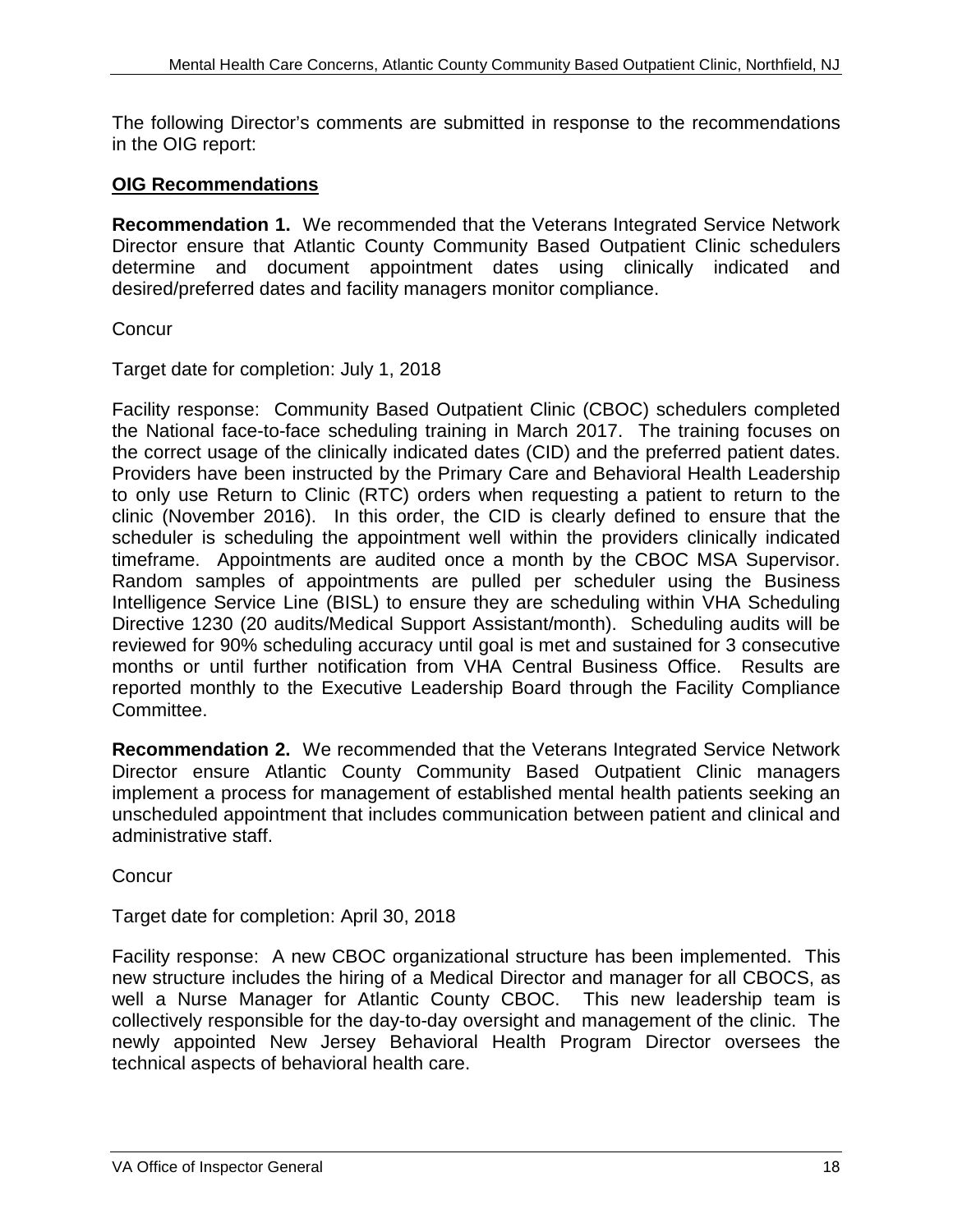New providers for behavioral health service added to Atlantic County CBOC included a fulltime psychiatrist and part-time LCSW.

Staff shared by Atlantic County CBOC with other southern New Jersey clinics, include suicide prevention coordinator, substance abuse social worker, social worker case manager, and Primary Care Mental Health Integration (PCMHI) psychiatrist.

Utilization of psychiatry and psychology telehealth/ virtual care services and a fee basis psychiatrist have been added to increase access and capacity at the Atlantic County CBOC.

 New scheduling staff at the Atlantic County CBOC includes one MSA supervisor and one MSA.

 is needed, the Nurse Manager facilitates a warm handoff of the patient to the first Nurse Manager if provider encounters patient. We are in the process of restructuring line meeting minutes. All new staff will receive same training upon new orientation. The Atlantic County CBOC has adopted and implemented same day services for primary care and behavioral health. MSA contacts Nurse Manager and Nurse Manager will triage the patient. Upon triage, if the nurse manager determines same day access available BHS provider. Providers will reciprocate warm hand off process to MSA or clinic grids to incorporate open access among all BHS providers. There will be two hours of open access scheduled for each day. This will be staggered among different clinicians. Training will be provided to all staff and documented in departmental service

 **Recommendation 3.** We recommended that the Veterans Integrated Service Network and auditing of scheduling and no-shows and facility managers monitor compliance. Director ensure Atlantic County Community Based Outpatient Clinic managers implement a process including a definition of supervisor responsibilities for oversight

**Concur** 

Target date for completion: February 1, 2018

Facility response: The Wilmington VA Medical Center Director will ensure that the Atlantic County Community Based Outpatient Clinic staff implement and utilize a standard operating procedure to address a Veteran's failure to present for a scheduled appointment that expressly includes a definition of supervisory responsibilities related to oversight and auditing.

 A scheduling supervisor position was posted and selected. The supervisor will be on site and will coordinate the day-to-day operations for the MSAs (schedulers). The supervisor addresses all questions and concerns regarding scheduling, ensures that the staff are functioning within the purview of their functional statements, as well as following the VHA Scheduling Directive guidelines.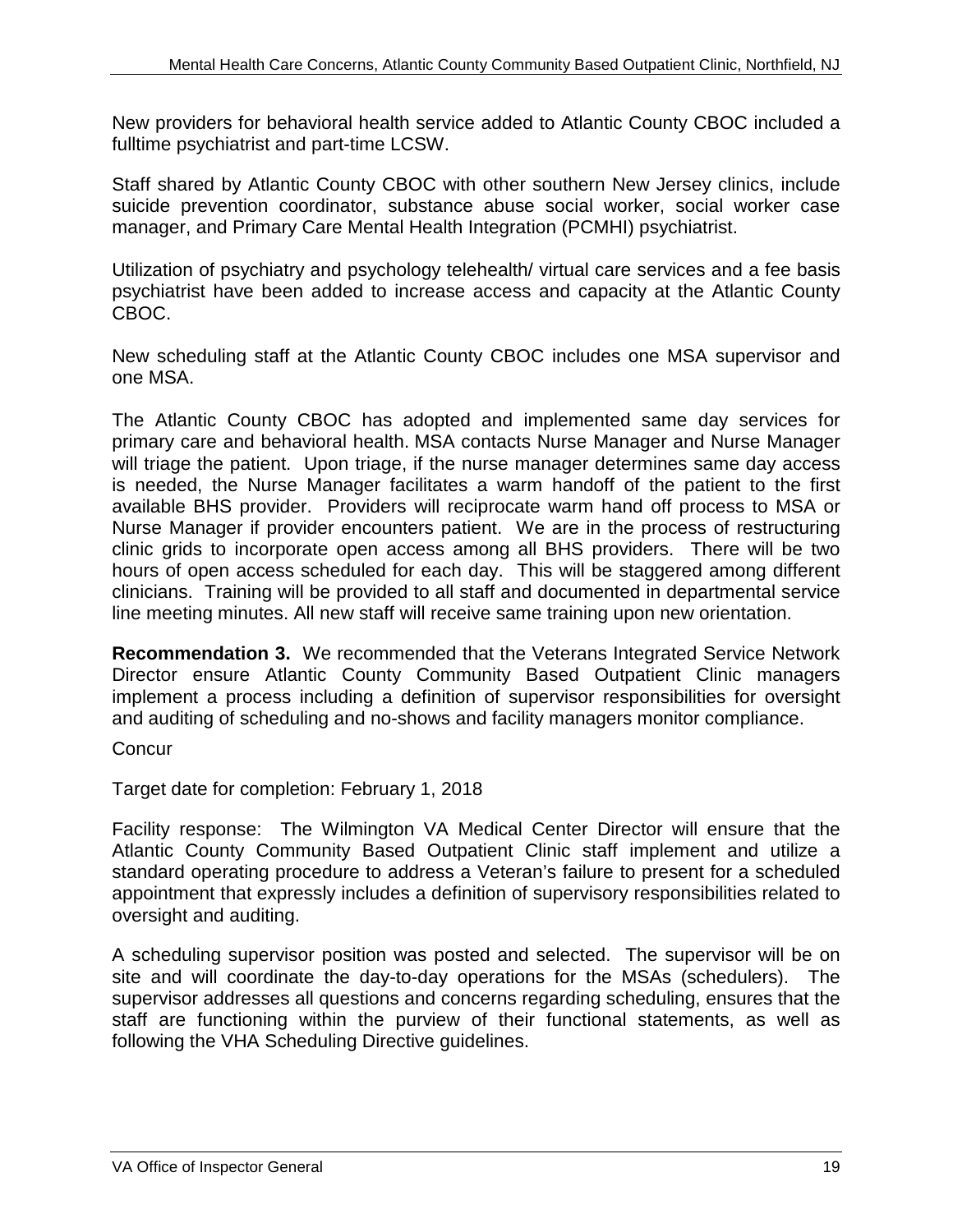The supervisor reports to the CBOC manager for day-to-day operational issues and to the Chief, Health Administrative Services for technical issues, training and compliance with all National Directives.

oversight and auditing. Current policy titled "Veterans Who Fail to Attend a Scheduled Behavioral Health or Substance Abuse Appointment (No Show)", BHS SOP 0008 dated July 10, 2015, will be updated to include an express definition of a BHS supervisor's responsibilities related to

 when the patient no-shows. The supervisor receives/reviews the weekly no show report The provider with whom the Veteran was scheduled is responsible for the initial contact and conducts a chart audit to ensure provider compliance with the no show policy. Based on the supervisor's findings, progressive supervisory intervention is implemented.

 than weekly. MSAs will provide all the no-show information to the Program Director for weekly BHS leadership meeting as well as the monthly business meeting with Chief of Staff until 90 percent compliance is met and sustained for 3 consecutive months. The new definition of supervisory duties shall include monitoring of no-shows, no less follow-up audits that will focus on the quality of documentation, evidence of follow-up and employee performance. The data shall be aggregated and reported during the

 **Recommendation 4.** We recommended that the Veterans Integrated Service Network Director ensure Atlantic County Community Based Outpatient Clinic managers implement a process to manage patients who still need care when Community Based Outpatient Clinic staff have cancelled appointments and facility managers monitor compliance.

**Concur** 

Target date for completion: February 1, 2018

 new structure includes the hiring of a Medical Director and manager for all CBOCS, as Health Program Director was also hired to oversee the technical aspects for behavioral Facility response: A new CBOC organizational structure has been implemented. This well a Nurse Manager for Atlantic County CBOC, who are collectively responsible for the day-to-day oversight and management of the clinic. A New Jersey Behavioral health services, as well as provide direct patient care.

 MSAs shall notify the leadership within 30 minutes. Within the new structure that includes additional administrative and clinical resources the expectation is when a patient appointment is cancelled or the clinic is cancelled, the

 Veterans upon an unexpected clinic cancellation. The Program Director (or designee) designee) will facilitate a face-to-face or telehealth appointment. If the need is not for a The BHS Program Director for NJ CBOC (or designee) will provide follow up calls to the will then complete a clinical review for each Veteran to establish a need for a same day appointment. If the need is for a same day appointment, Program Director (or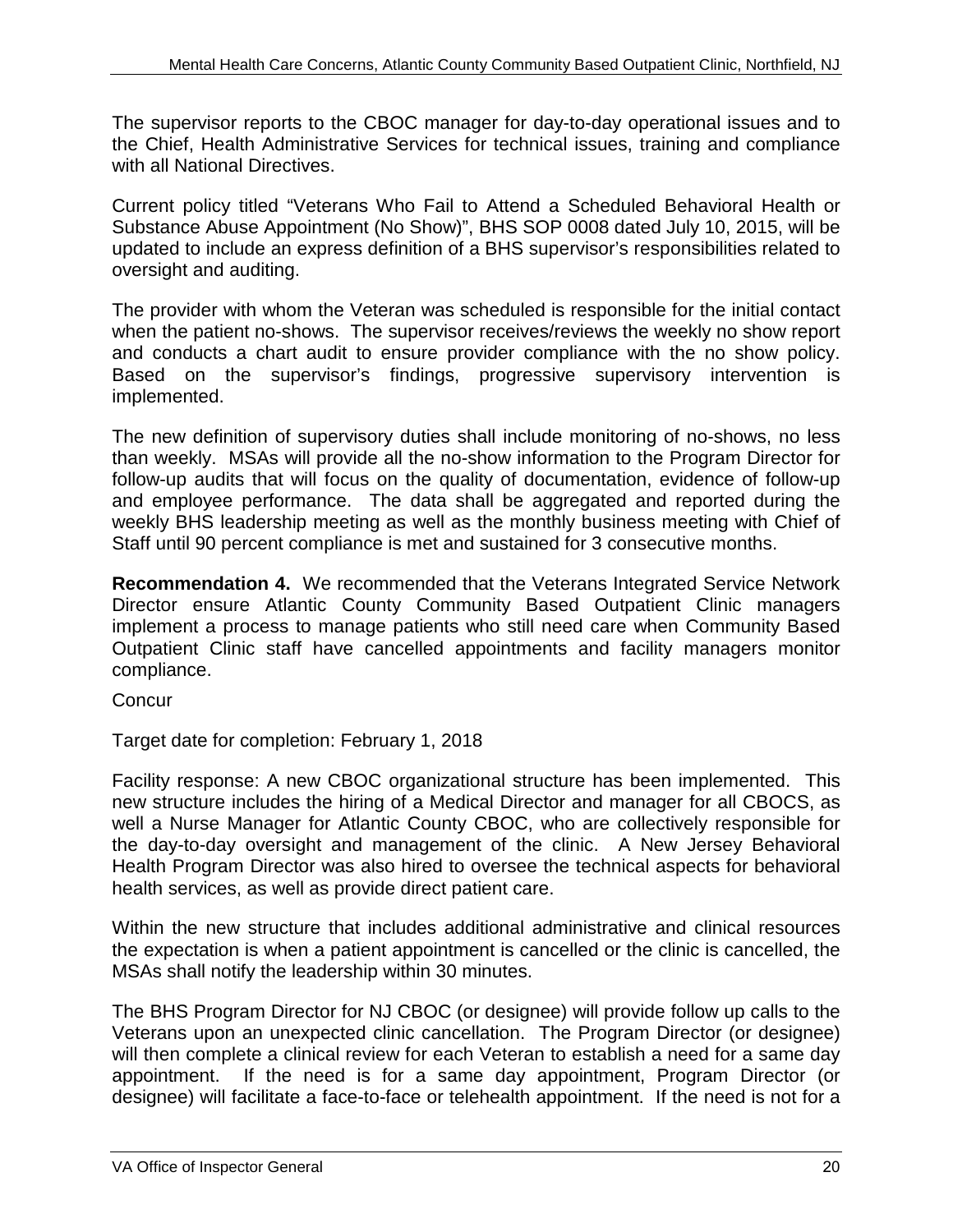same day appointment, the appointment is scheduled based on the Veteran's desired date.

 The cancelled appointment data will be reported monthly to the Chief of Staff through Behavioral Health leadership meetings and monthly CBOC performance reviews.

 **Recommendation 5.** We recommended that the Veterans Integrated Service Network Director ensure the Facility Director implements the Community Based Outpatient Clinic Mental Health services termination process as outlined in local policy.

**Concur** 

Target date for completion: February 1, 2018

 Facility response: BHS Program Managers will provide "Termination of/Discharge from Behavioral Health Service", per BHS SOP 0002, dated June 2, 2014, through email and review at all service-line staff meetings.

 Daily provider huddles and weekly treatment team meetings currently in existence shall provide designated time for this process and will ensure fully engaged Veterans are benefitting from their treatment.

In addition, the treatment planning process, which requires periodic review and updating at designated intervals, but none greater than 6 months, will guide providers in the determination of service efficacy for each patient.

 trends, and will make every effort to ensure that Veterans are fully engaged at the appropriate level of care and that no Veteran is lost from care. Results of supervisory Executive Board through BH council until 90% compliance is sustained for The Behavioral Health Program Director will be responsible to monitor data, report reviews (treatment termination process followed/total number of treatment termination decisions) follow up will be presented monthly to CBOC leadership and Medical 3 consecutive months.

 non-VA care coordination staff follow up on all consults in a timely manner and facility **Recommendation 6.** We recommended that the Veterans Integrated Service Network Director ensure the Facility Director implements oversight processes that ensure managers monitor compliance.

**Concur** 

Target date for completion: March 1, 2018

 Facility response: The Veteran Integrated Service Network Director has been collaborating with the Wilmington Facility Director to ensure non-VA care consults are followed up in a timely, coordinated manner and that the facility has a process in place supervisory structure for the Non-VA Care Coordination (NVCC). The new structure to monitor compliance. Wilmington is in the process of implementing a new model and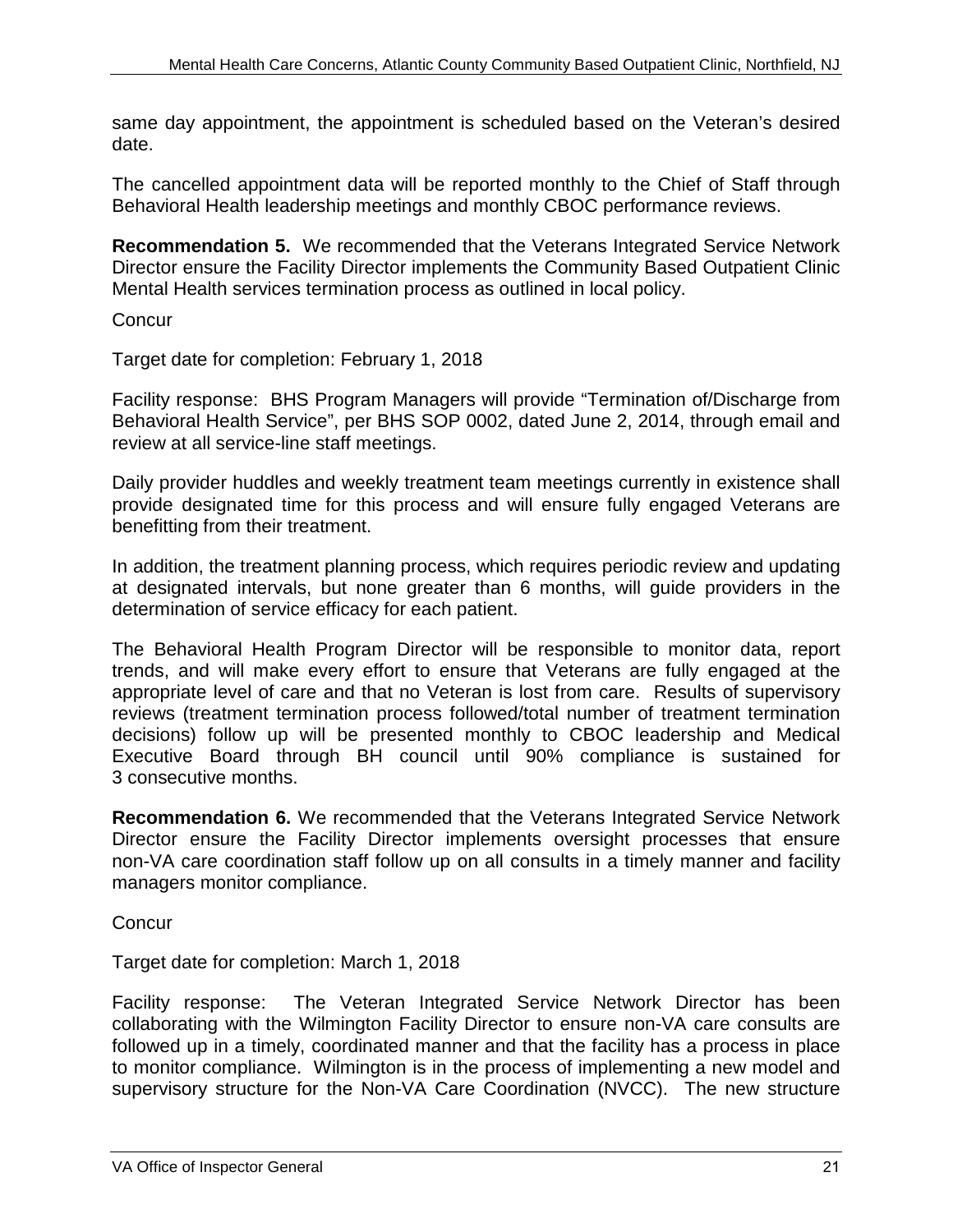transmission of information, enhances collaboration with community partners, ensures with defined roles and responsibilities for staff participating in non-VA care. The The goal is to have the non-VA care process based out of the PACT teams that deliver coordinated manner. The PACT staff will also be able to monitor the non-VA care information and care across the VAMC and community partners. Leadership for the concerns and track and improve performance. promotes personalized care, standardizes care coordination, promotes seamless high quality and timely care closer to where the Veteran lives, and provides structure transition to the new model and reporting structure has already been initiated and the target date for this model to be fully implemented in every CBOC is December 1, 2017. the care in the CBOCs. PACT staff will be enhanced to ensure they are responsible for their specific Veterans to ensure care is delivered in a timely, more accessible and process and ensuring a seamless experience for Veterans by coordinating health non-VA care will also perform on-going monitoring of the program, resolve Veteran

 record to ensure more collaborative and coordinated care. Currently the Chief of Staff will be conducted weekly by the non-VA care coordinator until 90% compliance is met communicate the timeliness of Non-VA care consult timeliness. As we transition to the new model, the VISN and medical center are monitoring the non-VA care process on a weekly basis to ensure that care is delivered timely and that pertinent information related to non-VA care is documented in the veteran's medical and a physician provider are available to review non-VA consults and to assist with ensuring veterans are getting timely access to services. Non-VA Care consult reviews for 3 consecutive months. Facility leadership will receive a weekly report to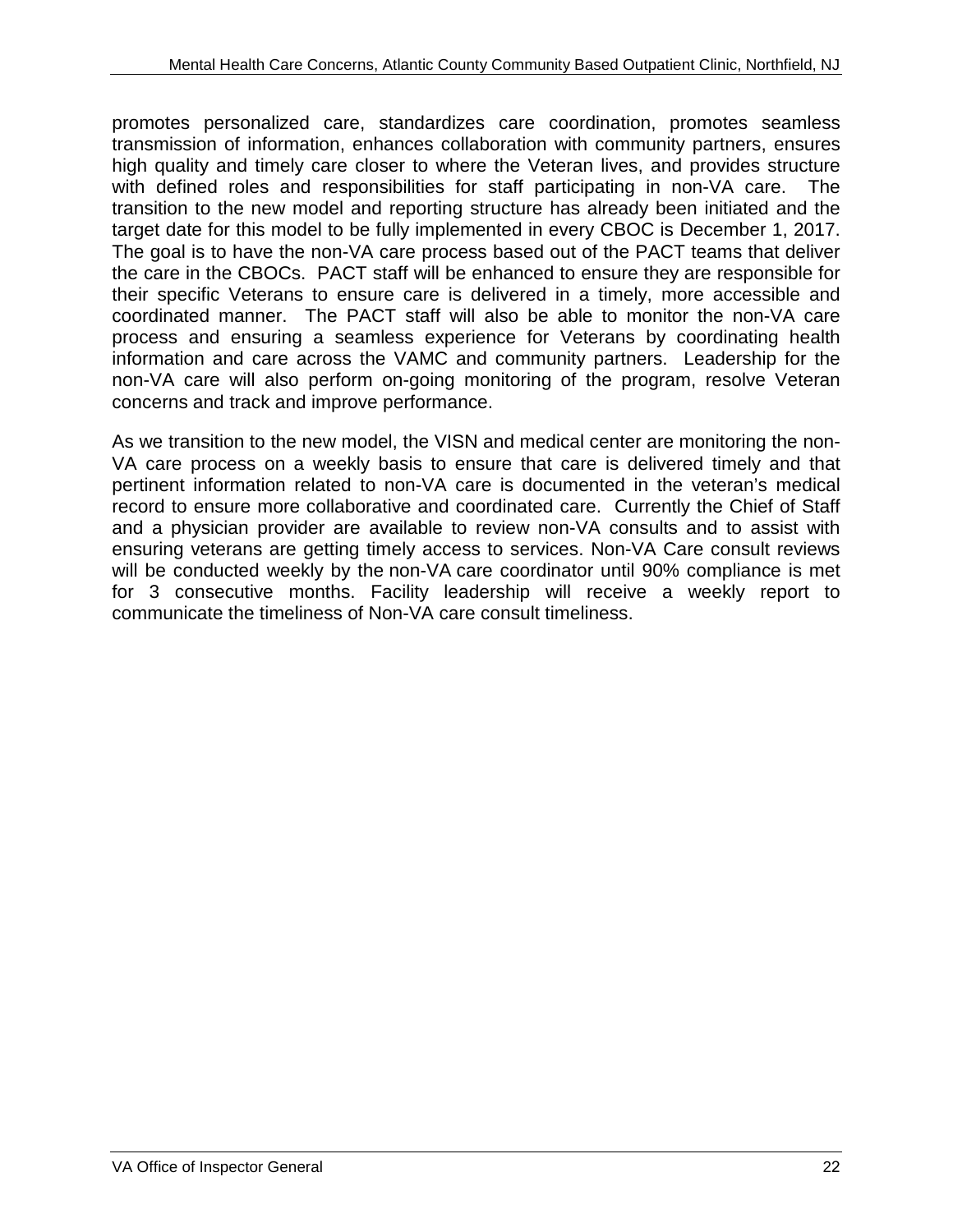**Appendix B** 

# **Facility Director Comments**

## **Department of Veterans Affairs**

# **Memorandum**

Date: September 19, 2017

From: Director, Wilmington VA Medical Center, Delaware (460/00)

- Subj: Healthcare Inspection— Mental Health Care Concerns, Atlantic County Community Based Outpatient Clinic, Northfield, New **Jersey**
- To: Director, VA Healthcare- VISN 4 (10N4)
	- 1. I have reviewed and concur with 6 of 6 recommendations made during the Office of Inspector General's (OIG) Mental Health Care Review of the Atlantic County's CBOC that occurred in July 2016 and have provided responses to all recommendations.

*Electronic Signature on file Robert M. Boucher, MD*  ACTING DIRECTOR *For* VINCENT KANE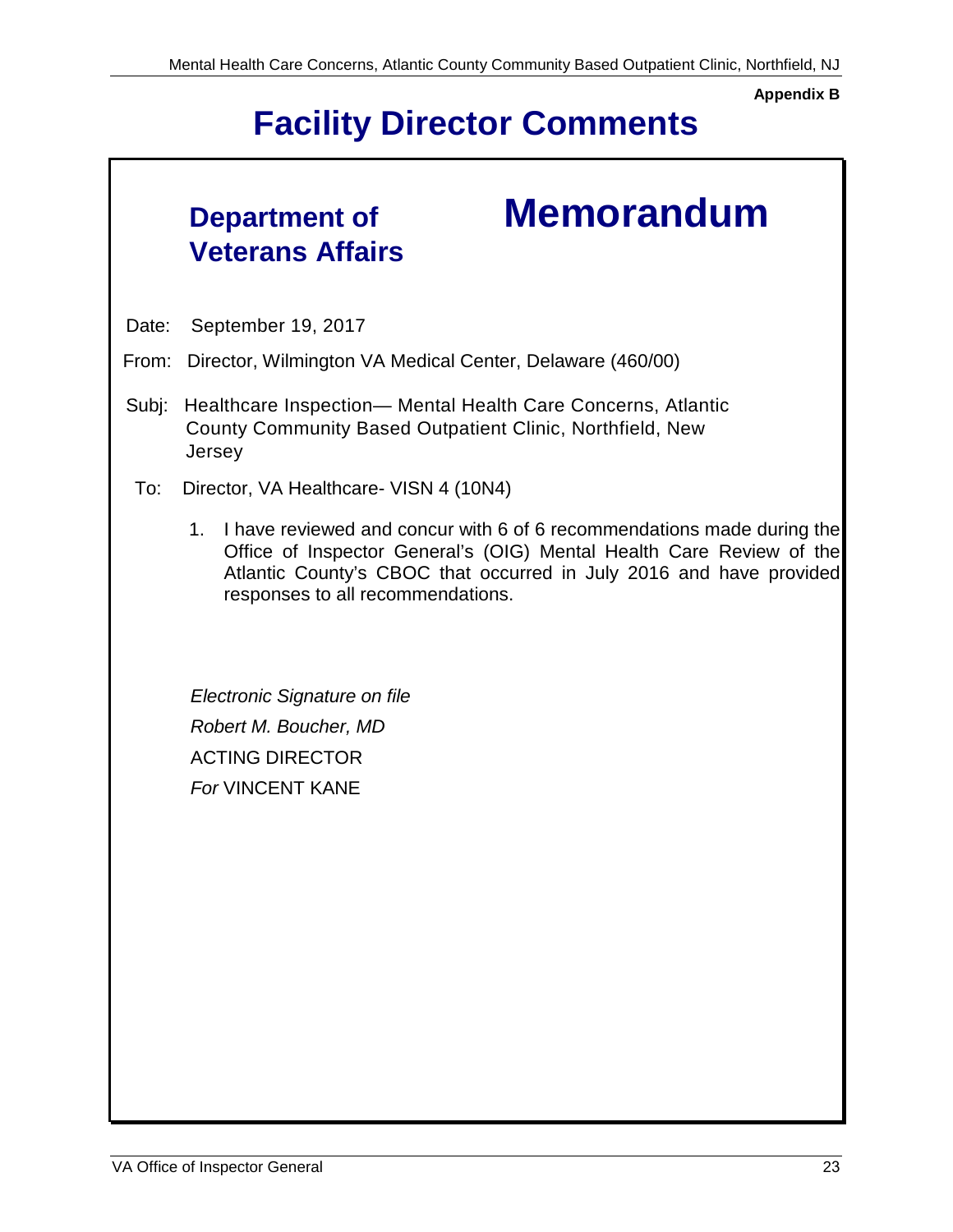**Appendix C** 

## **OIG Contact and Staff Acknowledgments**

| <b>Contact</b>      | For more information about this report, please contact the OIG at<br>(202) 461-4720.                                                                       |
|---------------------|------------------------------------------------------------------------------------------------------------------------------------------------------------|
| <b>Contributors</b> | Alan Mallinger, MD<br>Sonia Melwani, DO<br>Jennifer Kubiak, RN, MPH<br>Larry Ross, MS<br>Glen Trupp, RN, MHSM<br>Limin Clegg, PhD<br>Julie Watrous, RN, MS |